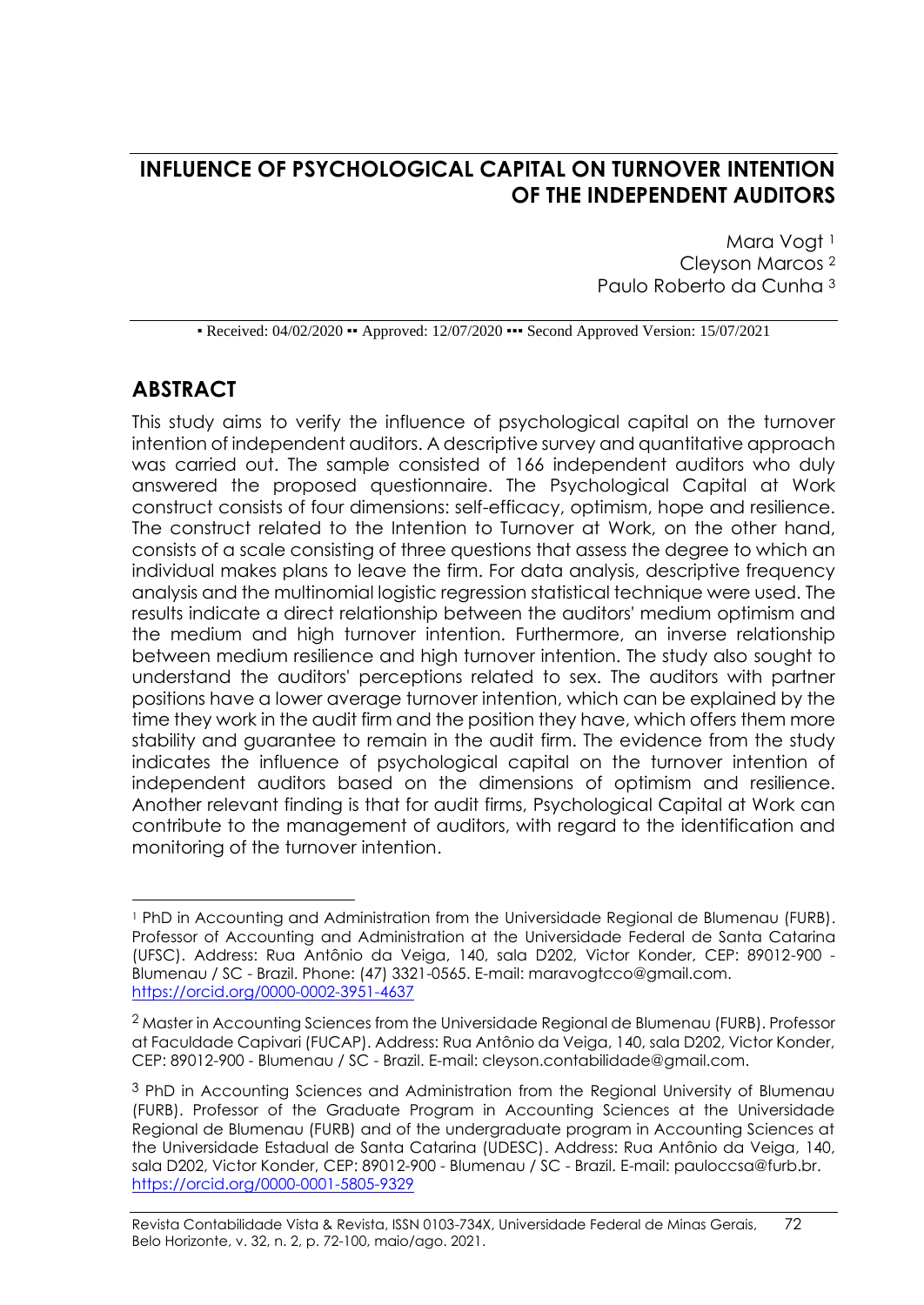**Keywords:** Psychological Capital at Work. Rotation Intention. Independent Auditors.

# **INFLUÊNCIA DO CAPITAL PSICOLÓGICO NA INTENÇÃO DE ROTATIVIDADE DE AUDITORES INDEPENDENTES**

### **RESUMO**

Este estudo objetiva verificar a influência do capital psicológico na intenção de rotatividade de auditores independentes. Realizou-se uma pesquisa descritiva, de levantamento e com abordagem quantitativa. A amostra foi composta por 166 auditores independentes que responderam devidamente o questionário proposto. O constructo do Capital Psicológico no Trabalho é constituído de quatro dimensões: autoeficácia, otimismo, esperança e resiliência. Já o constructo relacionado a Intenção de Rotatividade no Trabalho é constituído de uma escala constituída de três questões que avaliam o grau em que um indivíduo elabora planos para sair da firma. Para a análise dos dados utilizou-se a análise descritiva de frequências e a técnica estatística regressão logística multinomial. Os resultados indicam uma relação direta entre o médio otimismo dos auditores e a média e alta intenção de rotatividade (*turnover*). Ademais, uma relação inversa entre a média resiliência e a alta intenção de rotatividade. O estudo também buscou compreender as percepções dos auditores relacionadas ao sexo. Os auditores com cargo de sócios apresentam menor intenção média de rotatividade, o que pode ser explicado pelo tempo que atuam na firma de auditoria e o cargo que possuem, que lhes oferece mais estabilidade e garantia de permanecer na firma de auditoria. As evidências do estudo indicam influência do capital psicológico na intenção de rotatividade de auditores independentes a partir das dimensões otimismo e resiliência. Outra constatação relevante é que para as firmas de auditoria, o Capital Psicológico no Trabalho pode contribuir na gestão dos auditores, no que concerne a identificação e o monitoramento da intenção de rotatividade.

**Palavras-Chave:** Capital Psicológico no Trabalho. Intenção de Rotatividade. Auditores Independentes.

### **1 INTRODUCTION**

The current scenario shows that there is a growing concern with people within organizations (Hammes, Santos & Melim, 2016). Also according to the authors, considering that people are the most important asset for companies, strategies to attract and retain these people, avoiding a high rate of turnover, making the productive process and further increasing competitiveness in the market, are necessary. However, Zhen and Mansor (2020) stress that, although employers have sought a variety of strategies to retain qualified employees, the turnover rate still remains high in the vast majority of companies worldwide.

Employee *turnover* is considered a problem for many organizations, due to the costs to the employer, particularly in jobs that require the provision of extensive training to their professionals. The problem of replacement costs was one of the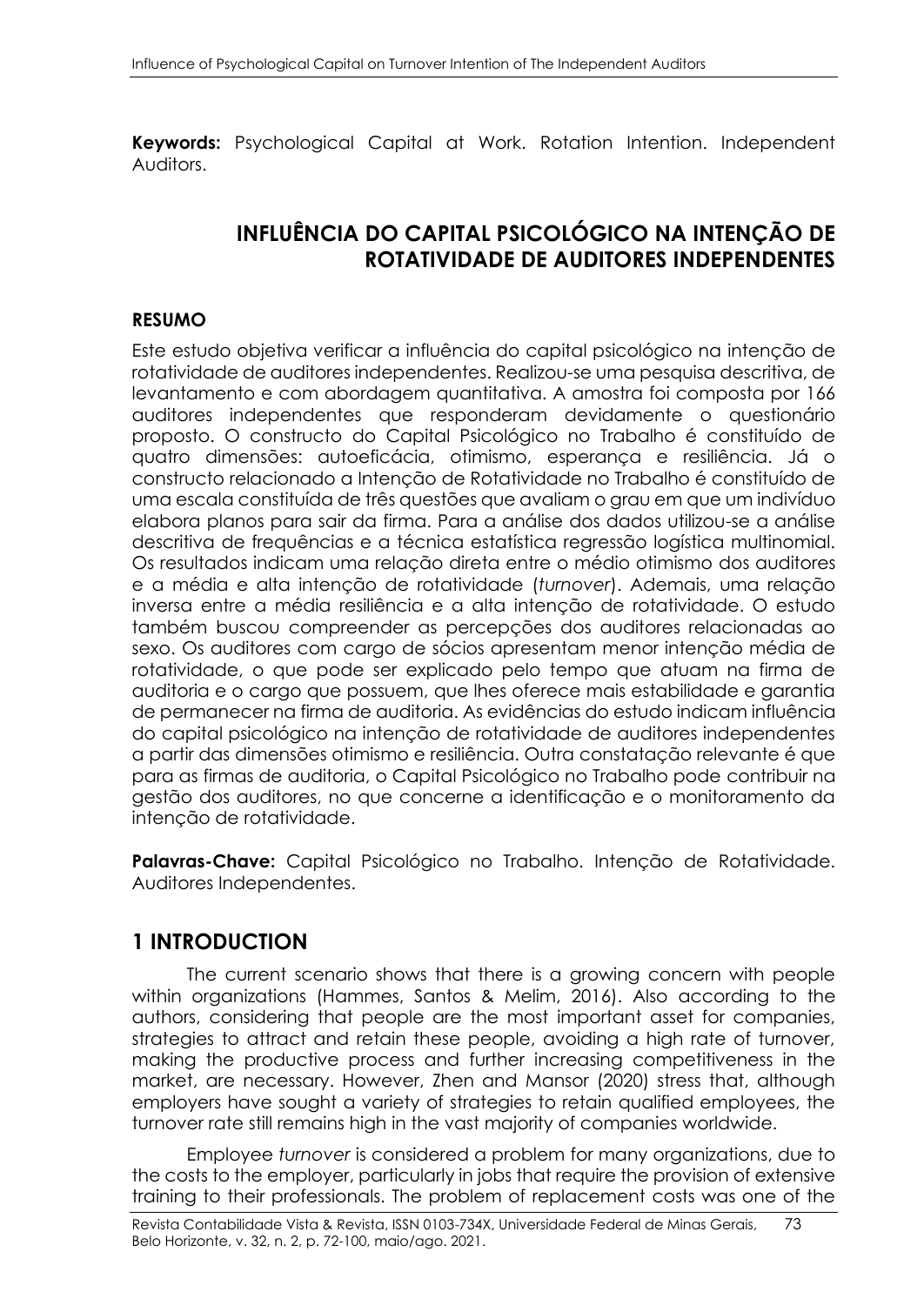factors that stimulated the development of research focused on the analysis of turnover (Campos & Malik, 2008). These labor replacement costs permeate the selection process, initial and continuous training of these professionals, in addition to the loss of knowledge, intellectual capital, intelligence and process control (Assis, 2010).

Similarly, Hammes et al. (2016) agree with the idea previously exposed when they add that, in addition to the loss of human capital, turnover becomes costly in terms of administrative costs, training and recruitment costs of new employees. This can result in a negative effect on the economic-financial aspect, in addition to affecting the quality of the audit, whether external or internal (Hammes et al., 2016). In this sense, underlying the independence of the auditor is the mandatory rotation of the auditor in the company, which divides opinions (Ribeiro, 2019).

According to Ribeiro (2019), some authors argue that the rotation of auditors increases the audit quality and ensures greater independence on the part of the auditor to perform his work. The Securities and Exchange Commission (CVM) started to require Brazilian publicly traded companies to promote the rotation of firms that analyze their financial statements, in order to ensure the independence of audit firms (Martinez, 2010). But the fact is that in Brazil the practical and real effect of this audit rotation is still unknown and there are highly controversial issues (Martinez, 2010). On the other hand, Martinez (2010) and Ribeiro (2019) state that there are those who argue that rotation only brings problems and has negative points, such as high costs, higher audit fees and no proven benefits (cost-benefit). It is also necessary to keep in mind that the need or suggestion for rotation in audit firms comes from the firms themselves or from higher bodies. On the other hand, the intention of rotation comes from the auditor himself.

Beuren, Ribeiro and Silva (2019) argue that, although the increasing turnover of auditors is considered a normal movement, it is important to consider the expected attributes of this specialized workforce. Not least because, according to the authors, the perception of (in)justice of auditors in relation to the decisionmaking processes that concern them in audit firms can impact their confidence, commitment, performance, as well as turnover. It is already known that auditors' work is considered stressful, characterized by a heavy workload and many (short) deadlines, which may result in wear and tear and dissatisfaction with the work and, in turn, higher turnover intention (Yuen, Law, Lu & Guan). Because of this, there is currently a high turnover rate that alarms audit firms (Yuen et al., 2013).

All this context can be identified through the experiences that independent auditors have in their personal and work environments. The auditor's field work simultaneously provides a diversity of experiences, placing this professional in an environment of learning and constant evolution. However, the auditor also goes through different daily challenges, such as the need to keep up to date with a range of norms and legislation, the meeting of requirements coming from regulatory and inspection agencies, the constant travel and overtime, the disputes to reduce audit fees that can sometimes compromise the application of audit procedures in the search for evidence, the self-charge for the quality of the audit performed.

Thus, this reality may cause the auditor to reflect on his performance, which may lead to the intention to leave the audit firm (*turnover*). Therefore, it is essential to understand the factors that lead employees to leave the company to avoid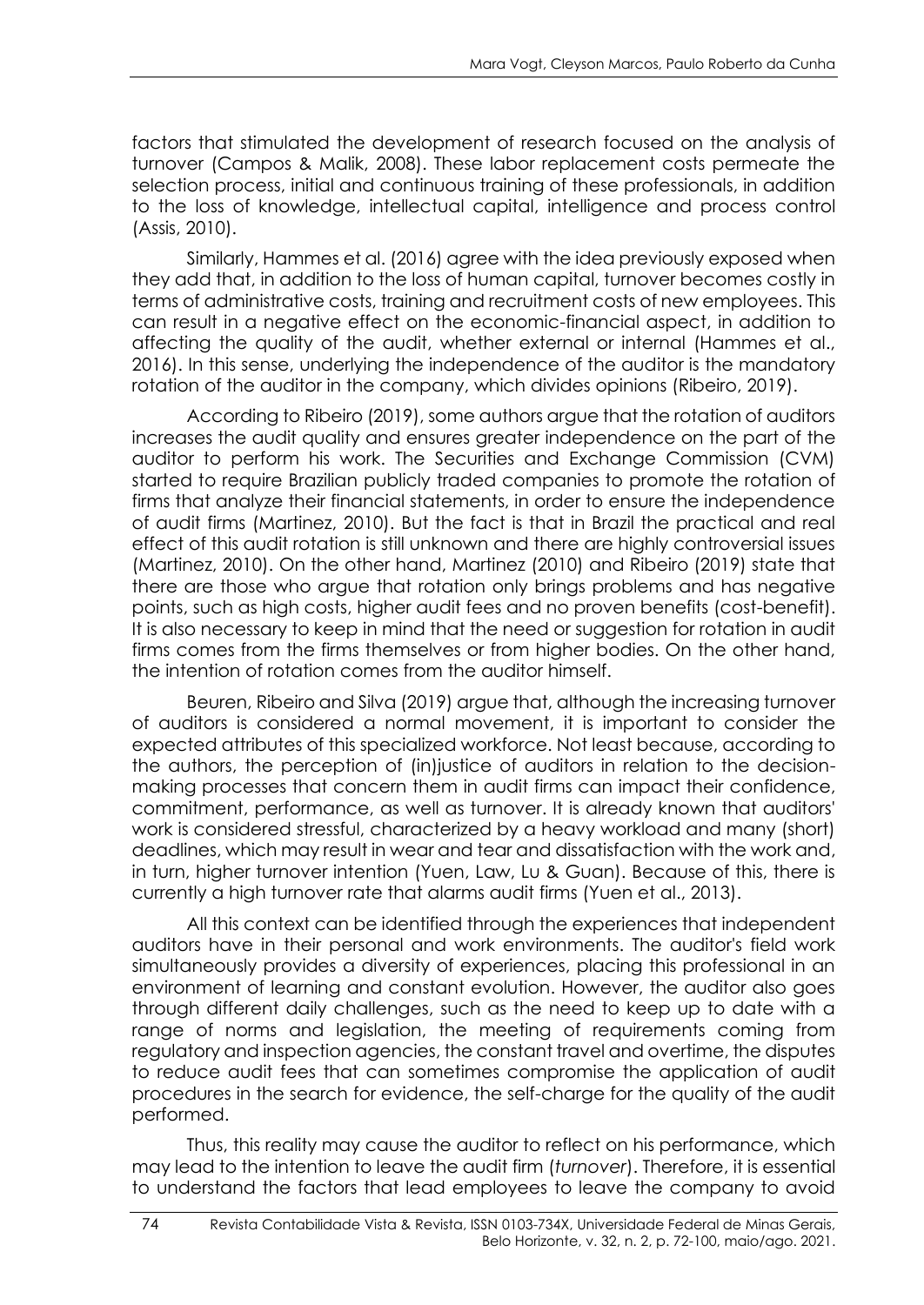possible losses with turnover (Kazi & Zadeh, 2011). For audit firms, it is prudent to have a permanent management in relation to this fact, so that it does not compromise the quality of audit work. Thus, identifying and managing the attributes that may lead auditors to turnover intention is pertinent and paramount.

One possibility is through the psychological capital, which according to Luthans and Youssef (2004) produces a state of psychological increase in which the person presents a high confidence to be successful in challenging tasks. Moreover, it generates positive attributions about the events that will take place in the present and in the future, shows perseverance in relation to the defined goals, and proves to be capable of redirecting the means to reach the ends. It also reveals the ability to overcome adversity. For Luthans, Luthans, and Luthans (2004) psychological capital integrates four dimensions of human personality: selfefficacy, hope, optimism, and resilience. These dimensions are measurable, can be developed, and have an impact on performance (Chee-Leong & Osman, 2010; Luthans et al., 2004; Yin-Fah et al., 2010).

The psychological capital approach and turnover intention is little explored in national and international research. Zhen and Mansor (2020) consider that previous studies have been concerned mainly with the external demands of employees, related to wages, benefits, working conditions and little focus has been given to the internal needs based on psychological capital and turnover intention. Agapito, Polizzi Filho, and Siqueira (2015) studied the relationships between perceptions of career success, well-being at work, and turnover intention in public and private companies. Polizzi Filho and Claro (2019) sought to test a theoretical model for teacher turnover intention, analyzing its relationship with three dimensions of well-being at work moderated by psychological capital through the four dimensions of psychological capabilities: efficacy, optimism, hope, and resilience. Wubin and Zhao Liang (2010) investigated the relationship of *burnout* dimensions and turnover intention, inserting the Psychological Capital variable as a moderating effect.

Thus, from the research carried out, no study was found that studied the Psychological Capital at Work related to the Intention of Turnover of independent auditors. In view of the above, the following question that guided the development of this research stands out: What is the influence of psychological capital on the turnover intention of independent auditors? In order to answer this question, the objective is to verify the influence of psychological capital on the turnover intention of independent auditors.

The study is justified by the fact that the psychological capital constitutes an interesting and little addressed theme in the accounting area, enabling the realization of several researches, especially with other professional categories. Zhen and Mansor (2020) emphasize that the concern with the psychological capital of employees is important not only to avoid the intention of turnover, retaining the individual, but also to ensure their satisfaction. Safavi and Bouzari (2020) consider that studies on professionals who assume responsibilities and must be leaders (as is the case of auditors) and their relationship with psychological capital are still neglected in the literature.

The importance of studying the turnover intention of independent auditors is justified because most studies with such professionals focus on the importance or not of turnover and its effects on audit quality, i.e., directly related to the audit firm.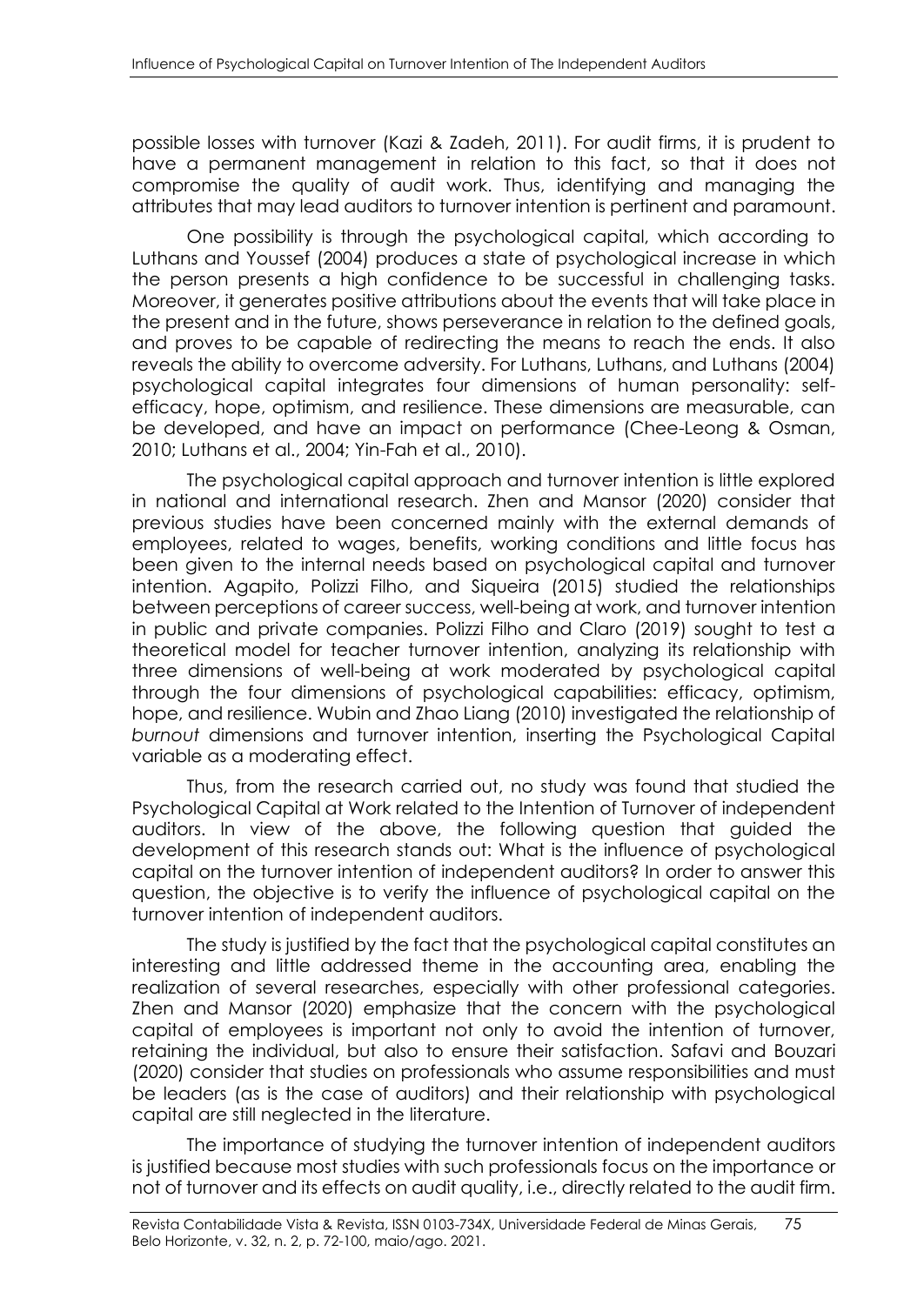However, they do not seek to understand the auditors' turnover intention, a recurrent context in this profession (Muliawan, Green & Robb, 2009) and because it is a specialized labor force, the turnover intention constitutes a challenging scenario for audit firms.

Broberg, Tagesson, and Uman (2020) believe that if the audit industry wants to counteract its high staff turnover, such firms should consider their compensation structure and reward system. They complement that the change in the reward system of audit firms would in this case be at the expense of the current partners, which may be a discouraging idea for them. However, this change may be necessary and timely in order to increase the psychological well-being of audit firm employees and to avoid increasing employee turnover in audit firms (Broberg et al., 2020). Masood, Siddiqui, Lodhi, and Shahbaz (2020) state that as much as turnover remains a major concern in organizational research, the authors understand that employee turnover intention needs to be investigated further, which also justifies the study.

The study contributes because the psychological capital can be used in human resource development programs, since it allows measuring the effectiveness, hope, optimism and resilience, in order to implement actions that can understand and mitigate the turnover intention in audit firms (Avey, Reichard, Luthans & Mhatre, 2011). The study advances precisely by analyzing human and psychological aspects in the accounting area, especially when it comes to auditors, which still divides opinions related to the positives and negatives of turnover, and the research also goes further by observing the intention of turnover by the independent auditors themselves and not the turnover itself.

# **2 THEORETICAL FRAMEWORK**

## **2.1 Psychological Capital at Work and the Audit Organizational Environment**

The ability of individuals to adapt to the changes that are imposed on them in the work environment is important and necessary (Ferguson & Reio, 2010; Luthans, Avolio, Avey & Norman, 2007), also because several organizations attribute greater relevance and value more human resources than the financial capital (Avey, Patera & West, 2006; Cunha, Rego, Lopes & Ceitil, 2008; Luthans et al., 2007). This becomes a competitive advantage when compared to other companies (Mintzberg & Lampel, 1999), which have the demand for intellectual capital, and this is also a recurring reality in auditing firms.

Since auditing activities seek to provide security and reliability in the financial reports of the audited company, it is assumed that audit firms keep in their staff auditors who have adequate training, skills and experience to perform their function (Tato, 2008). In the expectation that the audit firm will offer a better job to its clients, it is inherent that auditors are subjected to strong pressures, due to the relevance of the result of their work to the audit firm's clients (Oliveira & Santos, 2007). These pressures may generate instability in the psychological capacities of these professionals (Luthans et al., 2004), compromising the audit firm in achieving its objectives.

The result of the auditor's work can legitimize the financial reports or reveal fraud. This will be possible through efficient and effective work. However, the reverse is also possible through the risk of misapplying an audit procedure or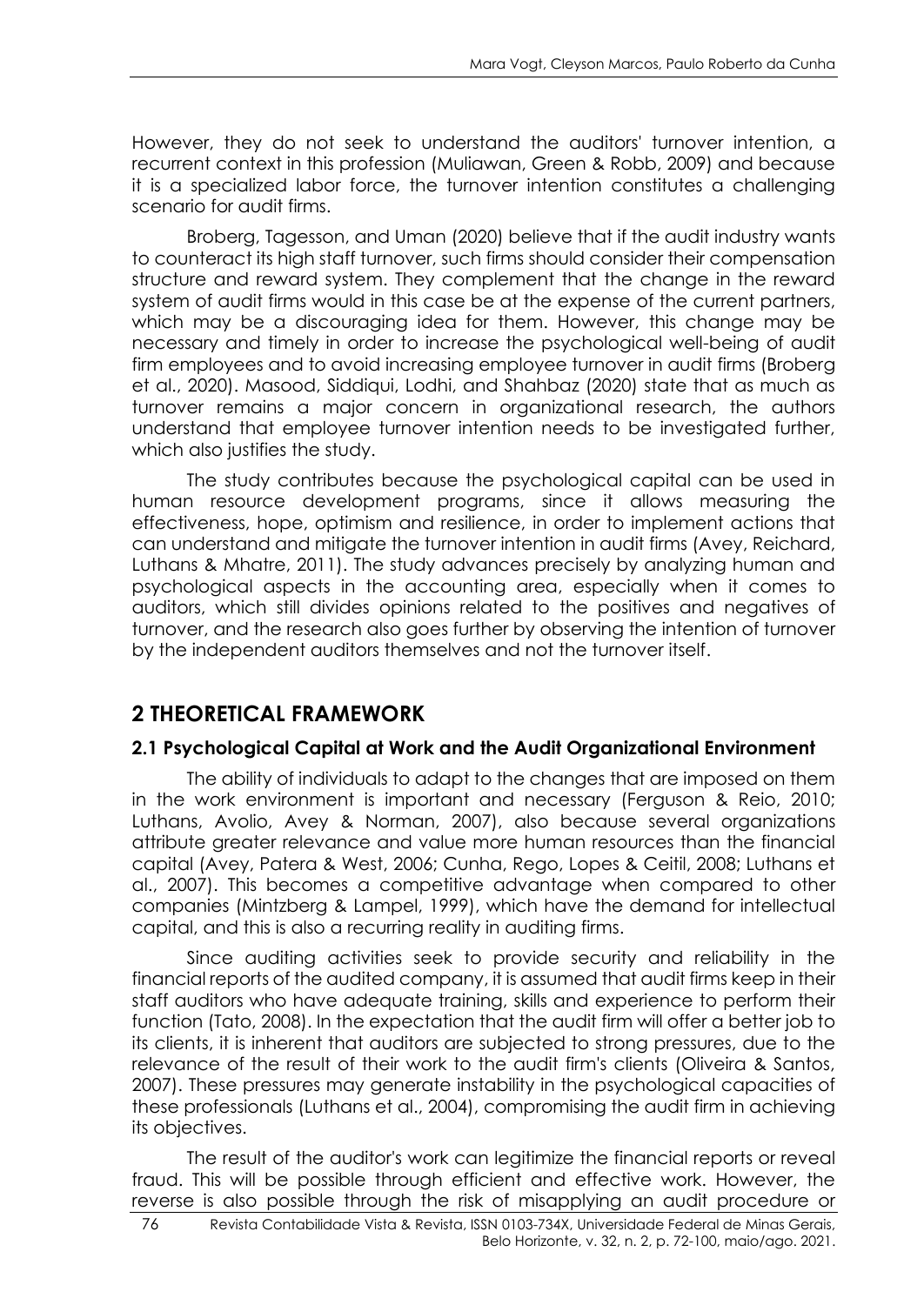misinterpreting audit evidence when under heavy pressure. Naturally, negative results have a more significant impact than positive ones (Baumeister, Finkenaur & Vohs, 2001).

From all the evolution, the study of traditional psychology was improved and called Positive Psychology, which aimed to promote research focused on resilience and strength, healthy life, instead of being concerned only with weaknesses and damage, which traditional psychology was concerned until then (Seligman & Csikszentmihal, 2000; Siqueira, Martins & Souza, 2014b). Seligman and Csikszentmihal (2000) point out that weaknesses and harms refer to: depression, substance abuse, serious illness, and even the individual's hunger and dissatisfaction with work. With this, prevention has gained strength to address these problems. In this sense the motivational theories that explain why the individual performs his tasks motivated, away the dissatisfaction with the work.

For Pajares and Olaz (2008), self-efficacy beliefs allow one to define what to do, how to do it, for how long it will be done and how much effort it will take to accomplish a particular task. This logical structure favors the basis for the individual's motivation, being personal accomplishments and well-being (Ferreira & Azzi, 2010), which contributes so that the individual does not withdraw from the work environment. According to Bandura (1997), perceived self-efficacy affects stress levels and the individual's health at work. Thus, workers with high perceived self-efficacy choose to solve problems by adopting strategies that improve their tasks. On the other hand, those with low perceived self-efficacy believe that they can do little to reverse the situation (Ferreira & Azzi, 2010).

In view of the exposure on motivational theories and from this movement toward Positive Organizational Behavior (COP), there is an explanation of the search for a better quality of life at work because the psychological capabilities and strengths that are positively oriented can be measured, developed, and managed to increase performance at work (Luthans, 2002). To this end, psychological capital at work, the central approach of this study, is derived from Positive Organizational Behavior (COP) studies.

According to Hwang and Han (2018), individuals with higher psychological capital are more likely to be confident and achieve desirable results through their efforts. Regarding work demand, interaction with customers can be sources of job stressors, however, psychological capital ends up helping to maintain a positive climate in the work environment, with high motivation Hwang and Han (2018). Thus, the authors also consider that employees with a high level of psychological capital may be less prone to emotional experiences and are more likely to identify with their work and feel satisfied.

In relation to psychological capital, Luthans and Youssef (2004) present four dimensions: self-efficacy, optimism, hope, and resilience, which reflect positively in the exercise and performance of the worker's activities. Figure 1 presents a brief concept of each dimension to better understand and differentiate them.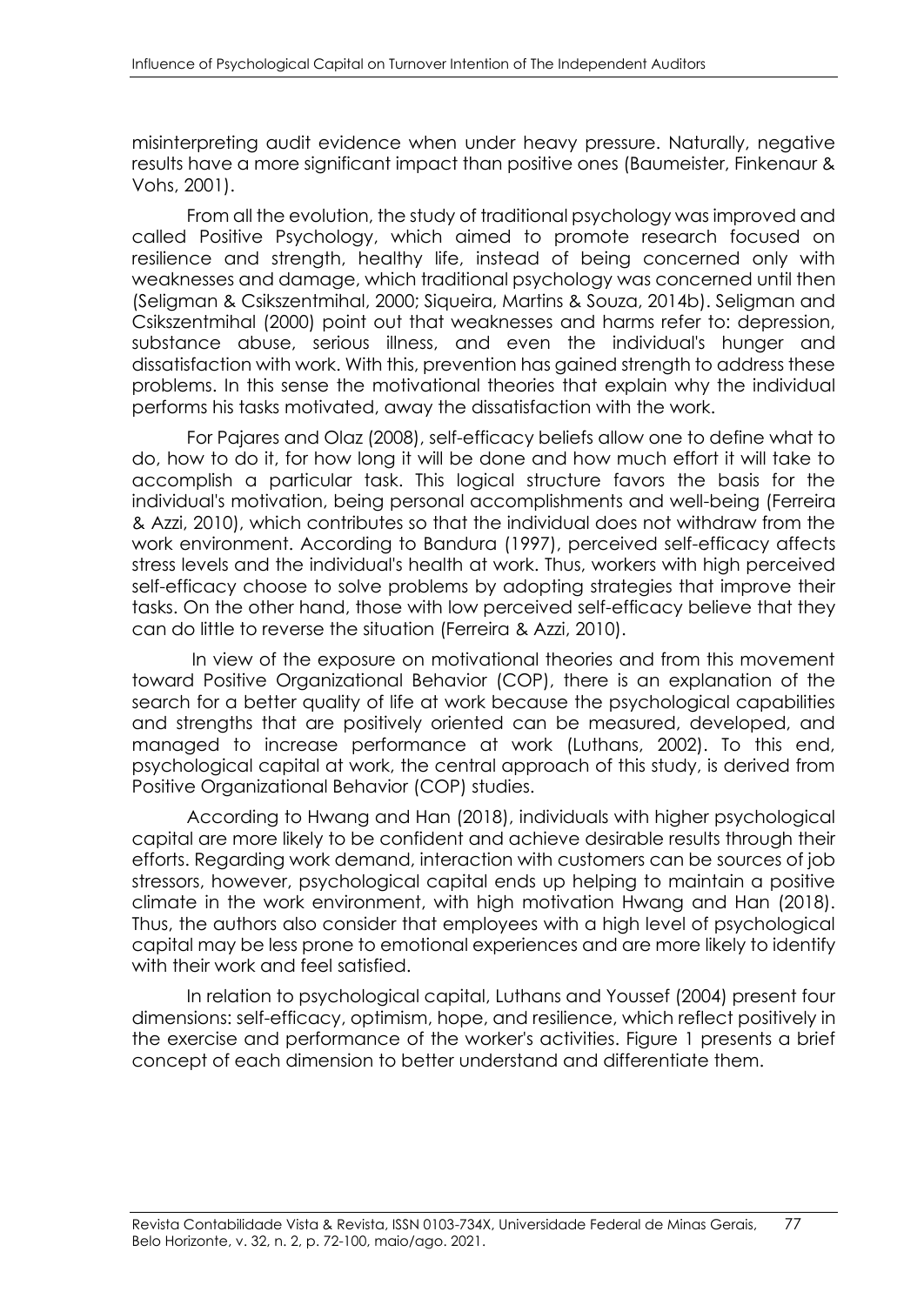

**Figure 1 -** Dimensions of positive psychological capital Source: (Luthans & Youssef, 2004).

The first dimension shown in Figure 1 refers to self-efficacy which consists of the belief that the individual has the ability to motivate himself and perform useful actions so that a task is successfully accomplished in a given environment (Luthans & Youssef, 2004). The second dimension of psychological capital is hope, which highlights the belief that the individual has in willpower and alternatives needed to achieve his or her goals (Luthans & Youssef, 2004). For Snyder, Irving and Anderson (1991), hope portrays an emotional state of the individual, a consequence of the conviction of having resources and the means to be successful.

Optimism, the third dimension of psychological capital, presents itself in individuals for believing that good things will happen (Carver & Scheier, 2002), seeking to minimize unfavorable events. For Seligman (2002), optimism is classified into two dimensions: permanence and penetrability. The first portrays the way in which the individual views events. If it is negative, it is perceived as temporary, and if not, it is perceived as permanent. The penetrability, on the other hand, portrays the impact that events have on the individual's life (Siqueira et al., 2014b). Finally, there is the fourth dimension, called resilience, conceptualized by Moraes and Rabinovich (1996) as a combination of factors that help man face problems and adverse situations. It is the individual's ability to recompose in the face of an adverse situation or failure, managing to have a positive reaction in the face of significant change scenarios (Luthans & Youssef, 2004).

Studies involving psychological capital have shown positive relationships with job satisfaction, organizational commitment, psychological well-being (Avey et al., 2011), desirable citizenship behavior, and other performance measures (selfevaluation, supervisor evaluation, and employer billing) (Avey et al., 2011; Siqueira et al., 2014b). A significant and negative relationship, on the other hand, was found between psychological capital and desirable attitudes (job satisfaction, organizational commitment, psychological well-being), desirable citizenship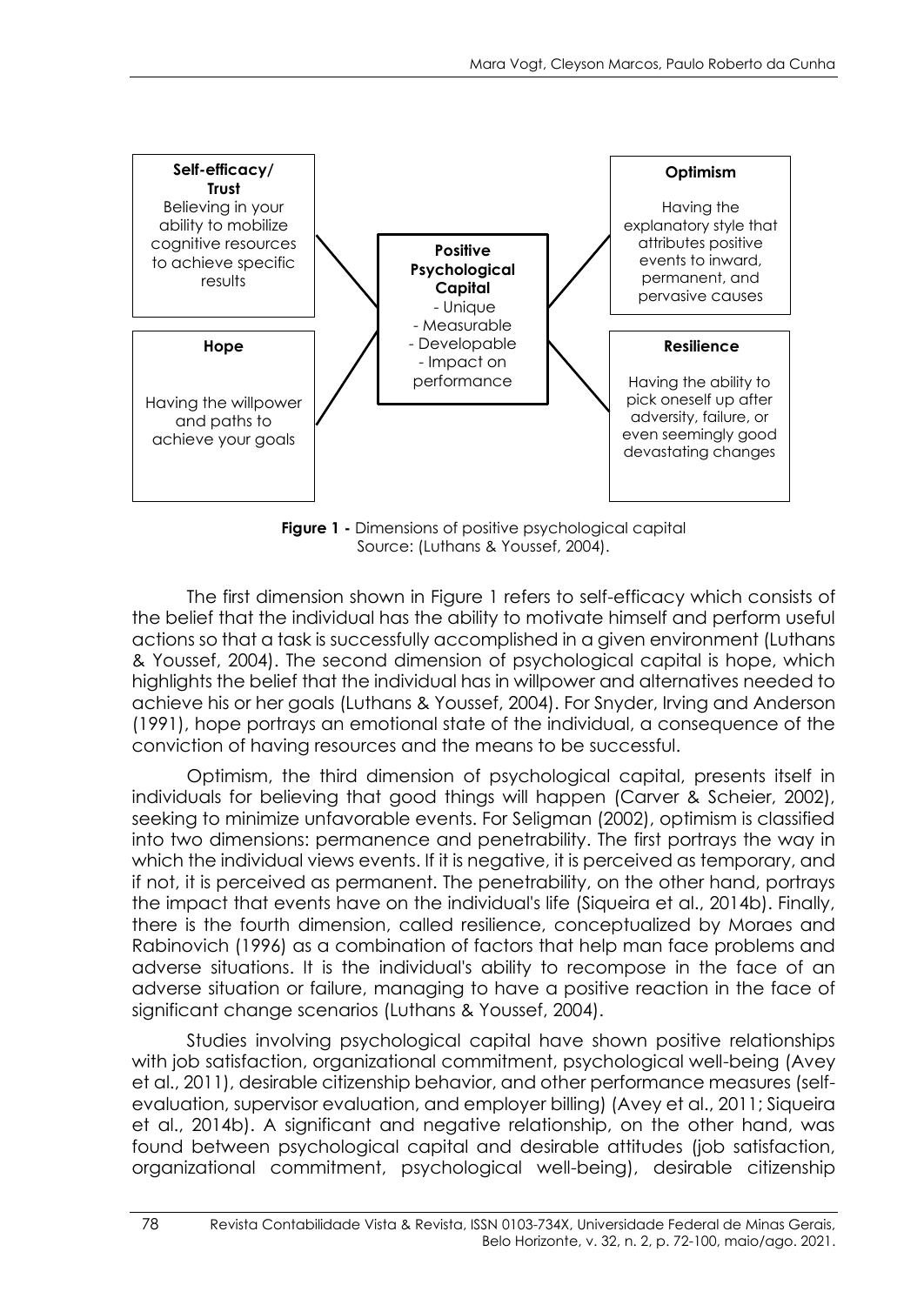behavior, and other performance measures (self-evaluation, supervisor evaluation, and employer billing) (Avey et al., 2011; Siqueira et al., 2014b).

On the other hand, significant and negative relationship has been found between psychological capital and undesirable behaviors and negative psychological pictures such as cynicism, turnover intentions, stress, anxiety, as well as workers' counterproductive attitudes (Avey et al., 2011; Siqueira et al., 2014b).

Kang and Busser (2018) tested a conceptual model of the interrelationships among service climate, psychological capital, employee engagement, and turnover intention and explored mediating effects. The sample comprised frontline hospitality employees (managers). The authors found from the results that employee engagement fully mediates the relationship between psychological capital, service climate, and turnover intention, highlighting the effect of employee engagement. Although the financial impact of employee turnover is well known, turnover not only increases the cost of staffing, high turnover intention also causes the organization to lose employees with a high degree of knowledge and skills, which results in a negative impact on organizational culture and employee morale.

Thus, there is an expectation of the applicability of psychological capital in the auditor's organizational environment, due to the fact that the dimensions of psychological capital are measurable, can be developed, and have an impact on the performance of organizations (Luthans et al., 2004).

### **2.2 Turnover Intention and the Audit Context**

Often the organizational environment is affected by factors that interfere negatively in organizations. Although competition and technology can be considered as factors that interfere in companies (Ferreira & Siqueira, 2005), insufficient resources may be the most relevant focus to be explored, because companies depend on resources for recruitment, selection, training, and employee permanence, which can interfere in competitive strategies (Mintzberg & Lampel, 1999).

In view of this, people management policies and practices must be aligned with the strategic objectives of organizations (Oliveira & Limongi-France, 2005), which minimizes the loss of important professionals to companies. For Gubman (1998), in economies that show rapid growth, access to good professionals may be more difficult than financial and technological resources. It is no different in auditing firms, which struggle to find and keep in their staff, auditors with training, skills and experience to work in this organizational environment. Thus, in organizations that demand greater intellectual capital, it is essential to identify the factors that lead to the voluntary departure of their employees, in order to minimize losses arising from staff turnover (Kazi & Zadeh, 2011).

The staff *turnover* is the result of the exit of collaborators/employees and the entry of new ones to replace them at work (Chiavenato, 2010). The author also states that this flow of entries and exits of people in an organization can be motivated by the company's initiative or by the employee himself. The intention of turnover may be related to dissatisfaction with the work or even dissatisfaction with the work environment. On the part of the company. It may occur to replace by a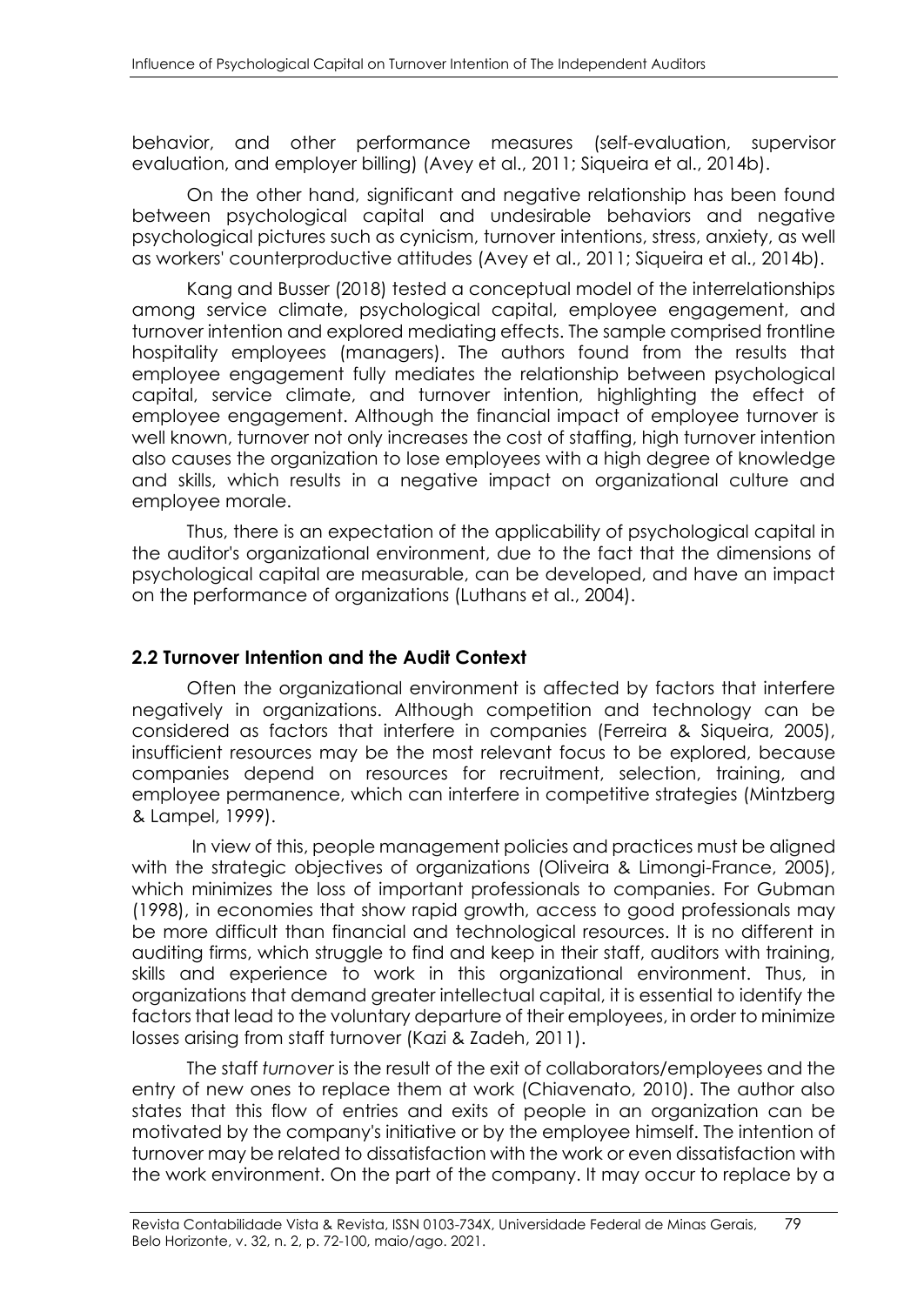professional more suitable for the position or dissatisfaction related to the employee's performance, for example (Chiavenato, 2010).

*Turnover* in audit firms, in addition to interrupting a sequence of work, can reduce the knowledge of the methodology applied by a particular auditor who will leave the firm, even if the processes in audit firms strive for standardization. Broberg et al. (2020) understand that the attractiveness of audit firms as employers has decreased in recent years and the audit profession has been experiencing high employee turnover, which usually occurs when there is high demand for labor. Moreover, another indication of high turnover is that independent auditors, according to Yuen et al. (2013), may refuse to act on top management's instructions when requesting to provide favorable reports to clients. Except if the professionals do not have a strong sense of professionalism (Yuen et al., 2013).

For Morgan (2010) *turnover* results in financial and non-financial costs. The financial ones refer to the dismissal, recruitment, selection, training and development of people (Siqueira, Gomide Jr., Oliveira & Polizzi Filho, 2014a). The non-financial costs, according to Assis (2010), correspond to the loss of knowledge, intellectual capital, intelligence, and process control. Cascio (1991) points out that the costs incurred with personnel turnover are usually not controlled, due to the difficulty in identifying the causative factors.

Therefore, turnover intention by auditors requires audit firm managers to develop new strategies to retain talent. As these are measurable variables, Chang (1999) points out that *turnover* and *turnover intention* should be measured separately, because intention is classified as a cognitive variable and will subsequently result in *turnover*.

Vandenberg and Nelson (1999) state that, to understand and control turnover intention, it is necessary to identify the causes that lead the employee to express the desire to leave the organization. In auditing firms, the causes of turnover intention may be the strong pressures incurred in field activities, long working hours, ability to meet deadlines and obligations, dealing with complex scenarios, among other causes that are inherent to the auditor's work, affecting their development, triggering dissatisfaction and demotivation to remain in the audit firm. Thus, audit firms need to be attentive to employees' behaviors, to detect when they plan to leave the organization (Siqueira et al., 2014a) and establish strategies aimed at auditor permanence.

In the perspective of finding other explanatory variables for employees' turnover intention, Wubin and Zhao Liang (2010) conducted an analysis between the relationship of *burnout* dimensions and turnover intention, and subsequently inserted the psychological capital variable as a moderator. The results revealed that personal fulfillment can cause changes in relation to turnover intention, the better they are, and the less likely they are to change companies. To this end, they highlight that the development of employees' psychological capital can effectively reduce turnover intention.

Although not verified in the audit scenario, turnover intention was the subject of the research of Polizzi Filho and Claro (2019) who analyzed the impact of well-being at work on turnover intention with the respective moderation of psychological capital in Brazilian university professors. The results showed that the higher the level of commitment of the teacher to the school entity, the lower the *turnover intention*.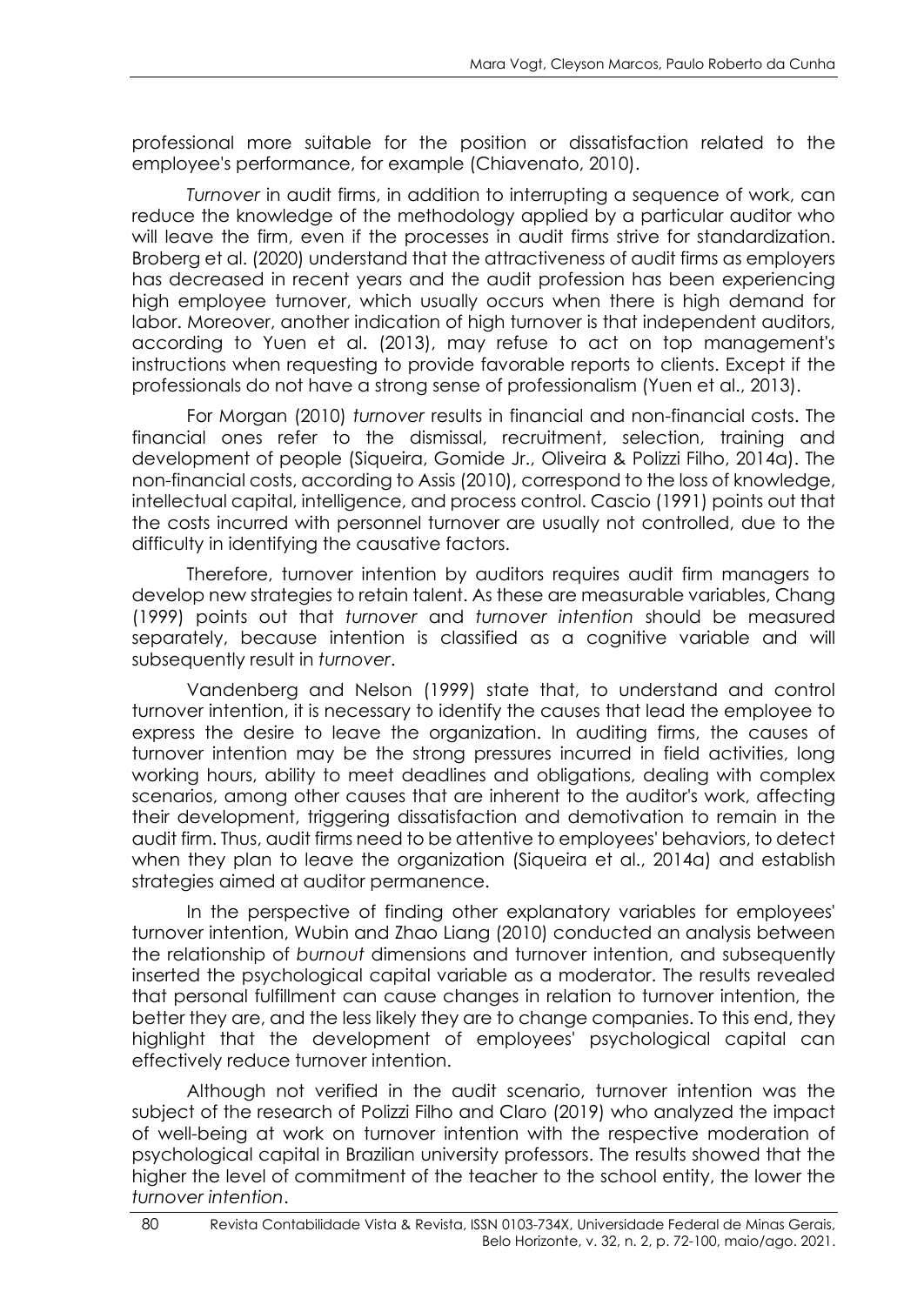Broberg et al. (2020) found from their study that demographics, working conditions, job satisfaction, and life satisfaction are related to the psychological well-being of professionals, including auditors. Moreover, they point out that the divergences between auditors and other business professionals, such as their clients, can potentiate intention and high turnover in the industry. Thus, to verify the influence of Psychological Capital at Work, through the dimensions of self-efficacy, hope, optimism, and resilience, on auditors' turnover intention may signal to audit firms, factors that must be understood and observed with more attention, in order to reduce turnover in the audit field.

## **3 METHODOLOGICAL PROCEDURES**

In order to meet the objective of verifying the influence of psychological capital on the turnover intention of independent auditors, a descriptive survey research with a quantitative approach was conducted. The research subjects were independent auditors registered on Linkedin®. The invitation was sent to 640 independent auditors (Brazilians) who were located on Linkedin® using the following filter to locate the respondents: "auditor(a) independente" and "independent auditors". Then, invitations were sent, one by one, that is, the contact request with a message explaining the survey and emphasizing the importance of the independent auditors' participation. After the invitation was accepted, the link to the questionnaires was sent to the auditors. Of the 640 independent auditors, 166 duly answered the questionnaire.

The instrument for data collection was by means of a closed-ended questionnaire divided into three blocks (Appendix). The first block presents questions regarding the profile of auditors with 4 questions, the second block relates to the Psychological Capital containing 25 questions by Siqueira et al. (2014b) is called Psychological Capital Inventory at Work (ICPT-25), divided into four dimensions: self-efficacy, hope, optimism and resilience. The following Likert scale was used in this block: (1) Strongly Disagree; (2) Disagree; (3) Neither Agree nor Disagree; (4) Agree; (5) Strongly Agree. Finally, the third block relates to turnover intention containing 3 questions from Siqueira et al. (2014a) with the following Likert scale: (1) Never; (2) Rarely; (3) Sometimes; (4) Often; (5) Always, denoted as the Turnover Intention Scale (RIT). Table 1 presents the questions of Block 2 (psychological capital) and Block 3 (turnover intention) segregated by dimension.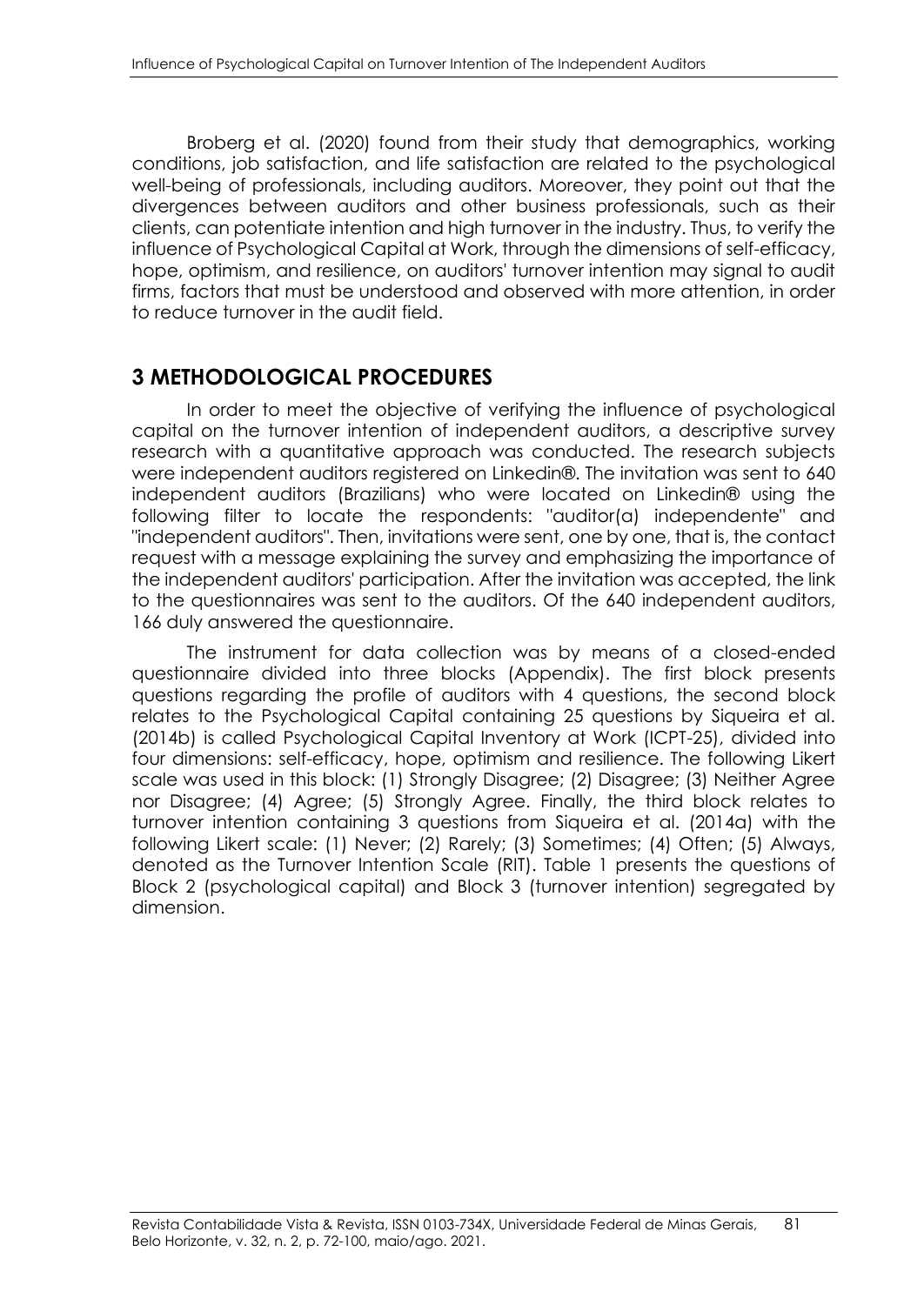|                           |                     | т зуспоюдсаг сарнагана төнгөүст інгеннон птеазогентені зсагез            |
|---------------------------|---------------------|--------------------------------------------------------------------------|
| <b>Dimensions</b>         | Code                | <b>Questions</b>                                                         |
|                           |                     | <b>Psychological Capital</b>                                             |
|                           | Auto_1              | am able to solve problems in my work.                                    |
|                           | Auto_5              | am able to fulfill the obligations of my job.                            |
|                           | Auto_9              | I am able to master the technology of my work. $\mathcal{B}$             |
| Self-                     | Auto_10             | get stronger after facing challenges at work.                            |
| efficacy                  | Auto_16             | I am able to master new procedures that come up in my work. $\mathcal D$ |
|                           | Auto 20             | I am able to perform complex tasks in my job. $\circledR$                |
|                           | $Avto_21$           | can think of many ways to solve a problem at work.                       |
|                           | Auto_23             | I am able to be creative in my work.                                     |
|                           | $Esp_2$             | I hope to have enough knowledge to grow in the job. $\mathcal D$         |
|                           | $Esp_3$             | I can find many ways to fulfill my dreams at work. ®                     |
| Hope                      | $Esp_8$             | I hope I have enough energy to succeed at work.                          |
|                           | $Esp_13$            | I hope I have enough experience to do well in the job. $\mathcal D$      |
|                           | $Esp_1\overline{4}$ | I can find ways to show my boss that I do my job well.                   |
|                           | $Esp$ 19            | I can discover ways to achieve my goals at work.                         |
|                           | Optim_6             | I believe that everything will work out for me in my work.               |
|                           | Optim_11            | I believe that better days will come in my work. ®                       |
| Optimism                  | Otim_17             | I believe that good things will happen to me in my work. $\Theta$        |
|                           | Otim 18             | I hope I have plans for my future at work.                               |
|                           | Optim_24            | I believe that tomorrow will be better in my work. ®                     |
|                           | Res 4               | I am stronger after facing dismissal at work.                            |
|                           | $Res_7$             | get stronger after facing changes at work.                               |
|                           | $Res_1$ 12          | I am stronger after facing losses at work. $\mathcal D$                  |
| <b>Resilience</b>         | $Res_{15}$          | get stronger after facing difficulties at work.                          |
|                           | Res 22              | I get stronger after facing intrigues at work. $\circledR$               |
|                           | $Res_2 25$          | I am stronger after facing envy at work $\circledR$                      |
| <b>Turnover Intention</b> |                     |                                                                          |
| I think                   | I think             | I am thinking about leaving the company where I work.                    |
| Plan                      | Plan                | I plan to leave the company where I work.                                |
| I Have the<br>Will        | Will                | I feel like leaving the company where I work.                            |

Psychological capital and turnover intention measurement scales

Source: (Siqueira *et al.* , 2014b; Siqueira *et al.* , 2014a).

The questionnaire was prepared and sent via Google Docs. The calculation of the results obtained through the Psychological Capital at Work Inventory (ICPT-25) produced four average scores, which were obtained by adding the values marked by the auditors in each of the items marked in each dimension and then divided this value by the number of items in the dimension. Mean scores are high when they are between 4 and 5; medium when they are between 3 and 3.9; and low when they are between 1 and 2.9 (Siqueira et al., 2014b).

The calculation of the results obtained by means of the Intention to Turnover Scale (SIR) produces an average score, obtained by adding the values indicated by the auditors in the three questions and divided by three. As for the values obtained by the average scores, a score between 4 and 5 is classified as high, average for a score between 3 and 3.9, and low when a score between 1 and 2.9 is obtained. The interpretation of the results obtained represents the frequency with which the auditor makes mental plans regarding his or her departure from the audit firm (Siqueira et al., 2014a).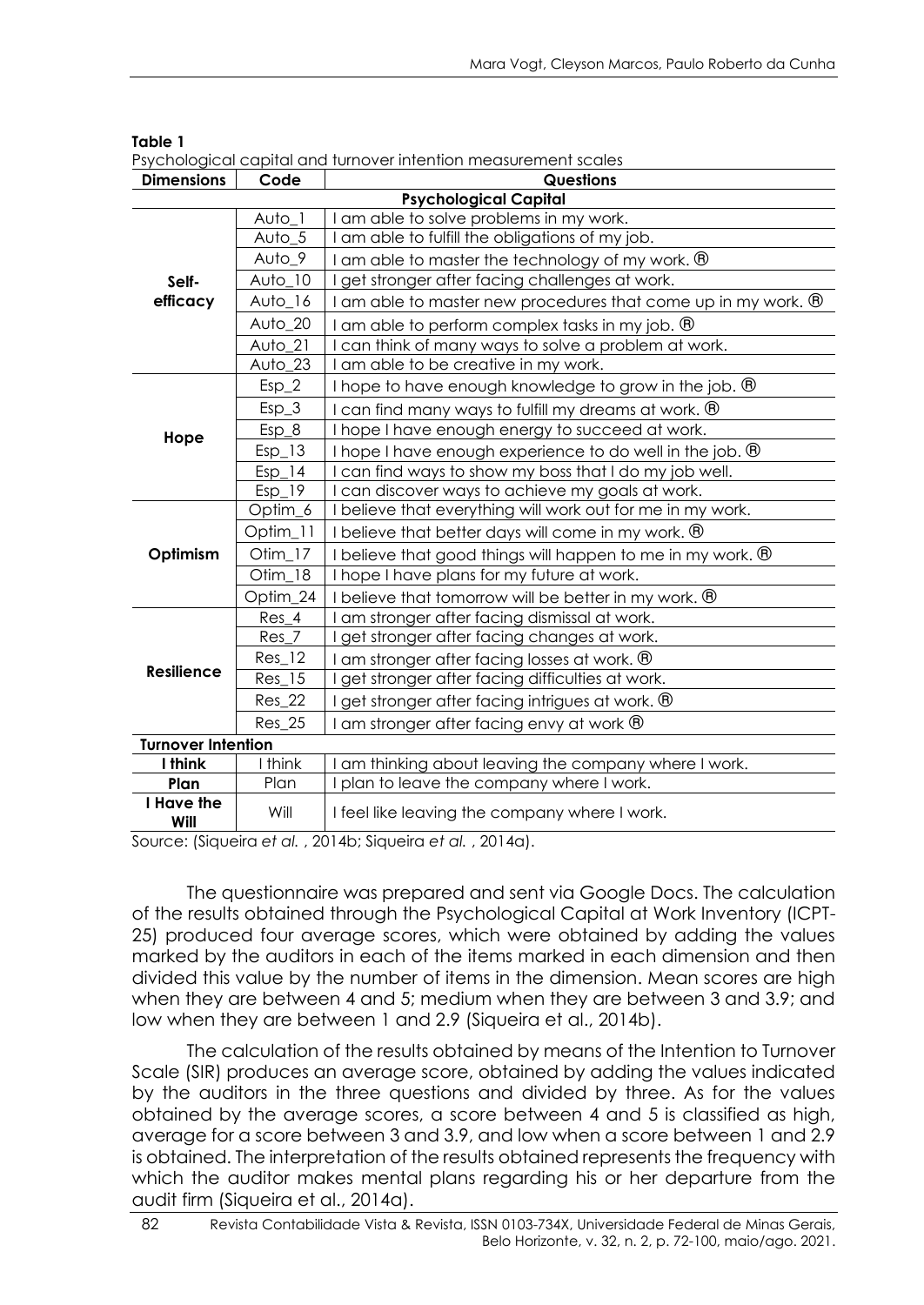Data analysis occurred through descriptive statistics and the multinomial logistic regression technique using the SPSS® software. The multinomial logistic regression is indicated by Fávero (2015) when there is a dependent variable, of qualitative nature, and that offers more than two possibilities for response, i.e., more than two categories. In this study, the dependent variable was turnover intention and presented three alternatives (low, medium, and high). Using this method, it is possible to estimate probabilities of occurrence for each of the alternatives, and it is necessary to define one as a reference. In the case of turnover intention, the reference was low turnover intention (1). Furthermore, in the logistic regression, association measures between the variables are adopted, which correspond to the determination coefficient, also used in the linear regression. It is important to point out that the Nagelkerke coefficient is the most commonly used determination coefficient and represents the R².

For the respondents' profile variables, dichotomous variables (0 and 1) were created, with the set that presented the highest frequency in each group being considered the standard. Thus, for age, the default category was 20 to 29 years old. In relation to the position, the standard was Senior, and in relation to the length of experience, the standard was 4.1 to 8 years.

# **4 ANALYSIS AND DISCUSSION OF THE RESULTS**

### **4.1 Respondents' profile**

With regard to the sex of the respondents, the majority is male, which corresponds to 69.3%, or 115 auditors. Women comprise a total of 51, which represents 30.7%. Next, as of Table 2, an analysis of the respondents' profile is presented, considering the variables gender, age, position and length of experience in auditing.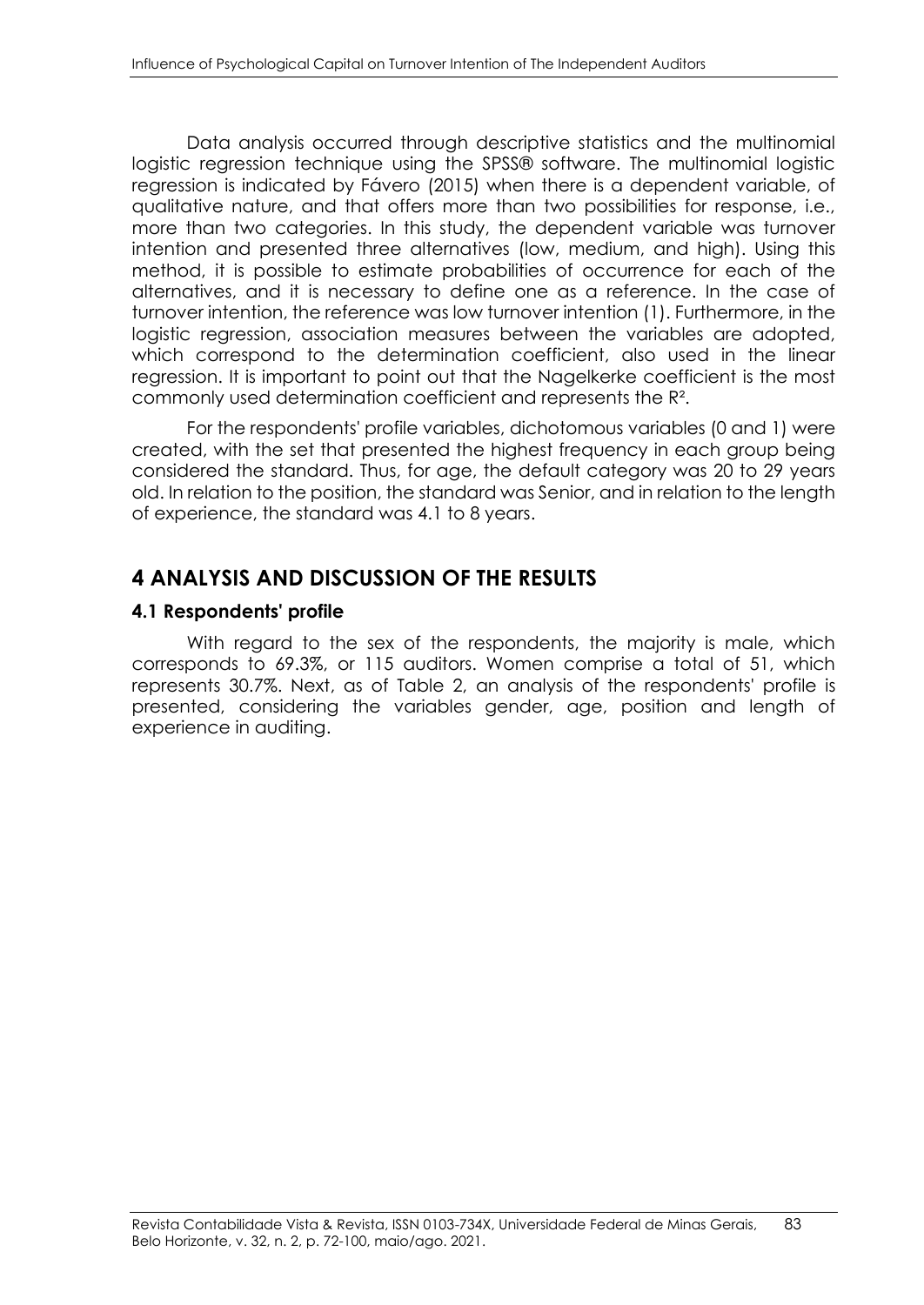|                                           | Men                   |                                     | Women                     |                                     | <b>Total</b>          |                                     |  |  |  |
|-------------------------------------------|-----------------------|-------------------------------------|---------------------------|-------------------------------------|-----------------------|-------------------------------------|--|--|--|
|                                           | Age                   |                                     |                           |                                     |                       |                                     |  |  |  |
| Profile                                   | Absolute<br>frequency | <b>Relative</b><br>frequency<br>(%) | Absolute<br>frequency     | <b>Relative</b><br>frequency<br>(%) | Absolute<br>frequency | <b>Relative</b><br>frequency<br>(%) |  |  |  |
| From 20 - 29 years old                    | 69                    | 60%                                 | 42                        | 82%                                 | 111                   | 67%                                 |  |  |  |
| From 30 - 39 years old                    | 33                    | 29%                                 | 8                         | 16%                                 | 41                    | 25%                                 |  |  |  |
| From 40 - 49 years old                    | 9                     | 8%                                  |                           | 2%                                  | 10                    | 6%                                  |  |  |  |
| > 50 years old                            | 4                     | $3\%$                               | $\overline{0}$            | 0%                                  | 4                     | 2%                                  |  |  |  |
| Total                                     | 115                   | 100%                                | 51                        | 100%                                | 166                   | 100%                                |  |  |  |
|                                           |                       |                                     | <b>Position</b>           |                                     |                       |                                     |  |  |  |
| Assistant                                 | 18                    | 16%                                 | 18                        | 35%                                 | 36                    | 22%                                 |  |  |  |
| Senior                                    | 67                    | 58%                                 | 29                        | 57%                                 | 96                    | 58%                                 |  |  |  |
| Manager/<br>Supervisor                    | 21                    | 18%                                 | 3                         | $6\%$                               | 24                    | 15%                                 |  |  |  |
| Partner                                   | 9                     | 8%                                  |                           | 2%                                  | 10                    | $6\%$                               |  |  |  |
| Total                                     | 115                   | 100%                                | 51                        | 100%                                | 166                   | 100%                                |  |  |  |
|                                           |                       |                                     | <b>Time of Experience</b> |                                     |                       |                                     |  |  |  |
| From 0 to 4 years                         | 33                    | 29%                                 | 24                        | 47%                                 | 57                    | 34%                                 |  |  |  |
| From 4.1 to 8 years                       | 47                    | 41%                                 | 22                        | 43%                                 | 69                    | 42%                                 |  |  |  |
| From 8.1 to 12 years                      | 18                    | 16%                                 | $\overline{\mathcal{A}}$  | 8%                                  | 22                    | 13%                                 |  |  |  |
| $>$ 12 years old                          | 17                    | 15%                                 |                           | 2%                                  | 18                    | 11%                                 |  |  |  |
| <b>Total</b><br>بالمتحال والمنا<br>$\sim$ | 115                   | 100%                                | 51                        | 100%                                | 166                   | 100%                                |  |  |  |

Respondents profile

Source: Research data.

From Table 2 it is possible to note that the preponderant profile of the respondents is male, aged between 20 and 29 years, holding the position of senior auditor and with time working between 4 and 8 years. The predominance of men is recurrent and observed in different researches in the auditing field (Edgley, Sharma, and Anderson-Gough, 2016). Women, however fewer in number of respondents, show similar results when comparing the relative frequencies (%) of the two genders. However, the difference is notable in experience, in which most women work from 0 to 4 years, that is, they had less work experience compared to men.

It is also noteworthy that 130 auditors who answered the questionnaire hold a position equal to or greater than senior auditor, and that 109 auditors have been working for more than 4 years. This qualifies the research sample, since, according to the profile presented, we have a group of experienced auditors with the possibility of having experienced different possible situations in the exercise of their profession. Table 3 shows the relative frequencies (percentage) considering age and experience versus position *versus* gender.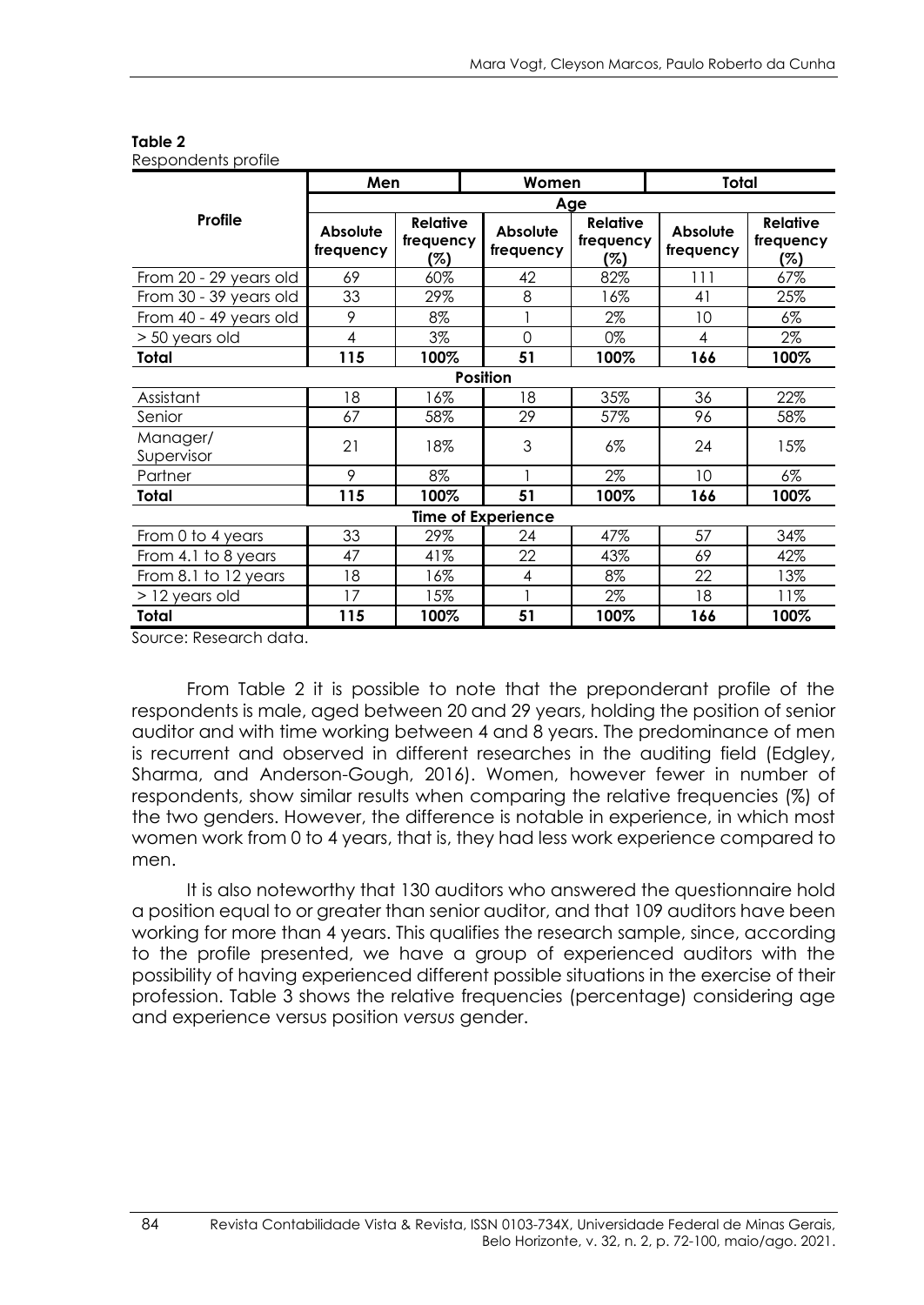|                   |                  |               | Men     |         | Women            |        |         |         |
|-------------------|------------------|---------------|---------|---------|------------------|--------|---------|---------|
| Age               | <b>Assistant</b> | <b>Senior</b> | Manager | Partner | <b>Assistant</b> | Senior | Manager | Partner |
| From 20 - 29      | 89%              | 72%           | 24%     | 0%      | 100%             | 79%    | 33%     | 0%      |
| From 30 - 39      | 0%               | 27%           | 57%     | 33%     | 0%               | 21%    | 67%     | 0%      |
| From 40 - 49      | 0%               | 1%            | 19%     | 44%     | 0%               | 0%     | 0%      | 100%    |
| > 50              | 11%              | 0%            | 0%      | 22%     | 0%               | 0%     | 0%      | 0%      |
| <b>Experience</b> |                  |               |         |         |                  |        |         |         |
| (years)           |                  |               |         |         |                  |        |         |         |
| From $0$ to $4$   | 67%              | 28%           | 5%      | 11%     | 100%             | 21%    | 0%      | 0%      |
| From 4.1 to $8$   | 17%              | 55%           | 33%     | 0%      | 0%               | 72%    | 33%     | 0%      |
| From 8.1 to 12    | 11%              | $12\%$        | 38%     | 0%      | 0%               | 7%     | 67%     | 0%      |
| >12               | $6\%$            | 4%            | 24%     | 89%     | 0%               | 0%     | 0%      | 100%    |
|                   |                  |               |         |         |                  |        |         |         |

Age and experience versus position and gender of respondents

Source: Research data.

The results presented in Table 3 indicate a possible trend among the positions and genders of the respondents with their age and length of experience. It can be seen that both men and women are young (between 20 and 29 years old) when they are in the position of assistant, which was already expected, since many enter the auditing market after beginning their undergraduate studies. Most of the respondents in this position have up to 4 years of experience, which may indicate an average length of time in auditing to be promoted from one position to another. In this question, it is observed that there are no female assistants with more than 4 years of experience, while 33% of the men are distributed in different time ranges. However, these observations were not investigated, which requires parsimony in the analysis of the results and future investigations.

It can also be observed that the senior category is occupied by both men and women between 20 and 29 years old and with a working time between 4 and 8 years. The manager position is concentrated in the 30 to 39 age group and requires experience between 4 to 12 years. Here there is a slight inclination for women to be promoted up to the age of 39 and with a working time of more than 4 years and less than 12 years. Considering there is a small number of male auditors who are promoted to the management position with less than 4 years of experience. On the other hand, there are male auditors in the 40 to 49 age group who have been working as a manager for more than 12 years. There is also a concentration of female partners with the respective age and time of experience. On the other hand, for men these questions are more spread out.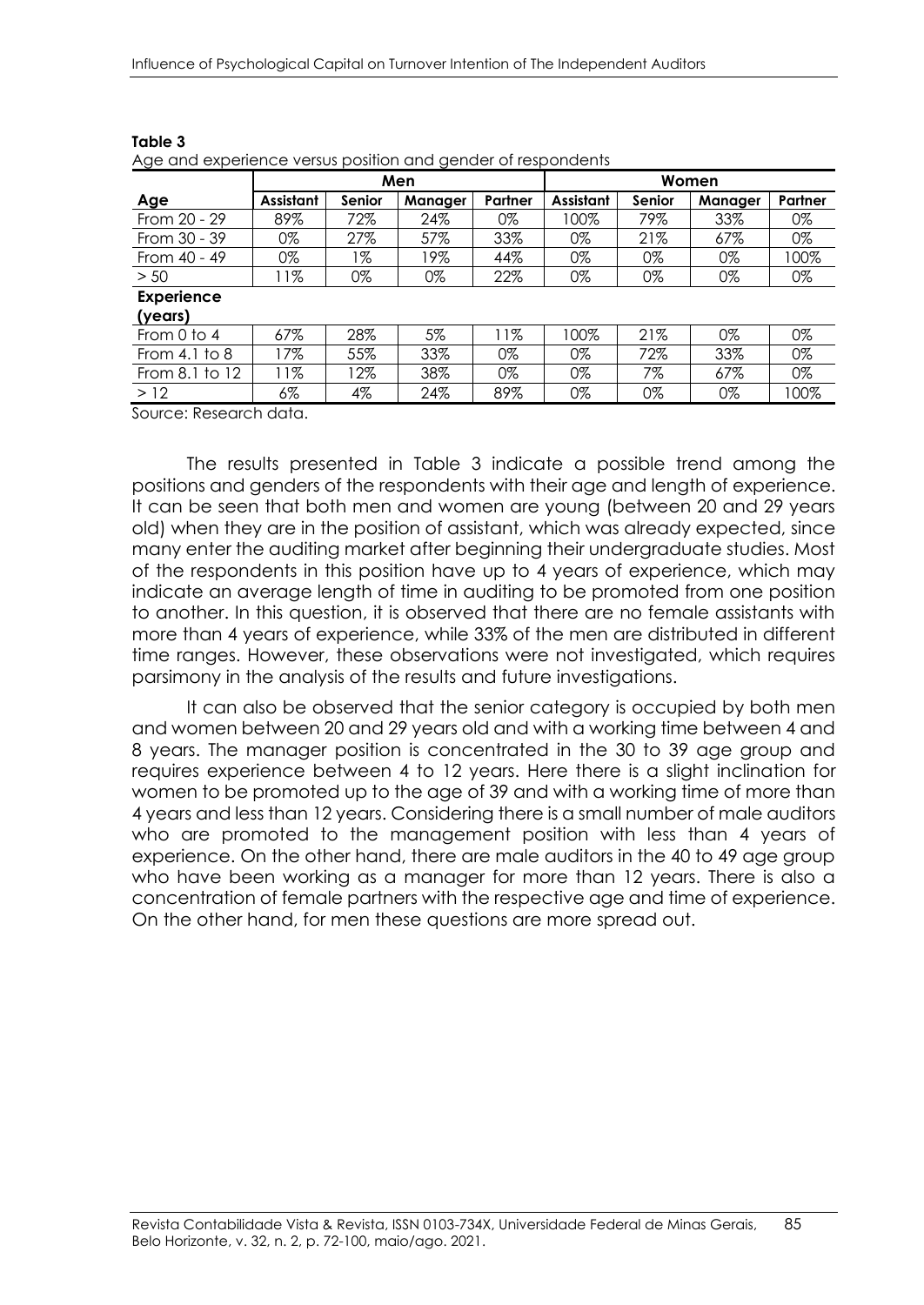|                    |     |       |     | Men |     |       | Women |        |         |     |    |       |
|--------------------|-----|-------|-----|-----|-----|-------|-------|--------|---------|-----|----|-------|
| <b>Position</b>    |     | ∩     |     | 4   | э   | Total |       | ∍      | າ<br>د٠ |     |    | Total |
| Assistant          | 1%  | 22%   | 35% | 24% | 7%  | 18    | 0%    | 7%     | 44%     | 33% | 6% | 18    |
| Senior             | 9%  | 36%   | 26% | 23% | 5%  | 67    | 0%    | 4%     | 45%     | 31% | 0% | 29    |
| Manager/Supervisor | 19% | $6\%$ | 27% | 30% | 8%  | 21    | 0%    | 0%     | 33%     | 67% | 0% | 3     |
| Partner            | 5%  | 52%   | 33% | 0%  | 0%  |       | 0%    | $00\%$ | 0%      | 0%  | 0% |       |
| Total              |     |       |     |     | 115 |       |       |        |         |     | 51 |       |

Intention of turnover *versus* gender *versus* position

Legend: (1) Never; (2) Rarely; (3) Sometimes; (4) Often; (5) Always. SIR - Turnover Intention Scale. Source: Research data.

Table 4 shows that women in the assistant, senior and manager positions have a higher turnover intention than men, although the differences are not so significant. The highest concentration of men's answers is in scales 2, 3 and 4, which indicate that they rarely, sometimes or frequently have turnover intentions. In the case of women, the concentration was also in scales 3 and 4, indicating that sometimes or often there is an intention to leave the audit firm.

A result that deserves to be highlighted is that the auditor in the Partner position has low turnover intention, for both men and women. It can be seen that men present a lower propensity of turnover intention than women, except when comparing the position of partner, in which female auditors present a slightly lower overall average than men. These results can be explained by the fact that when auditors are partners of the audit firm, they have already held different positions in the audit firm, have had different experiences in the audit field, and have the profile and skills to remain in the field.

It can be observed that auditors with partner positions were the ones who presented the lowest turnover intention and that assistants and managers/supervisors are the ones with the highest intention. In the case of women, the values were higher than for men, because the manager/supervisor is the individual who has the highest intention of leaving the audit firm. This result is consistent with regard to the expectations during the auditor's career. While in the assistant and senior positions, this is possibly the period when the individual questions whether the choice for the profession was right, gets to know the profession's routine better, and checks whether his or her profile fits the demands of the profession. When the auditor is in a partner position, these points, in general, have been overcome and are aligned with the professional's profile.

Next, through Table 5, the results that refer to the psychological capital according to each dimension are evidenced comparatively with the position of the respondents and gender. The corresponding scale in this case is from strongly disagree (1) to strongly agree (5). It is noteworthy that the respondents were summed, already considering the index obtained between low: 1; medium: 2 and; high: 3.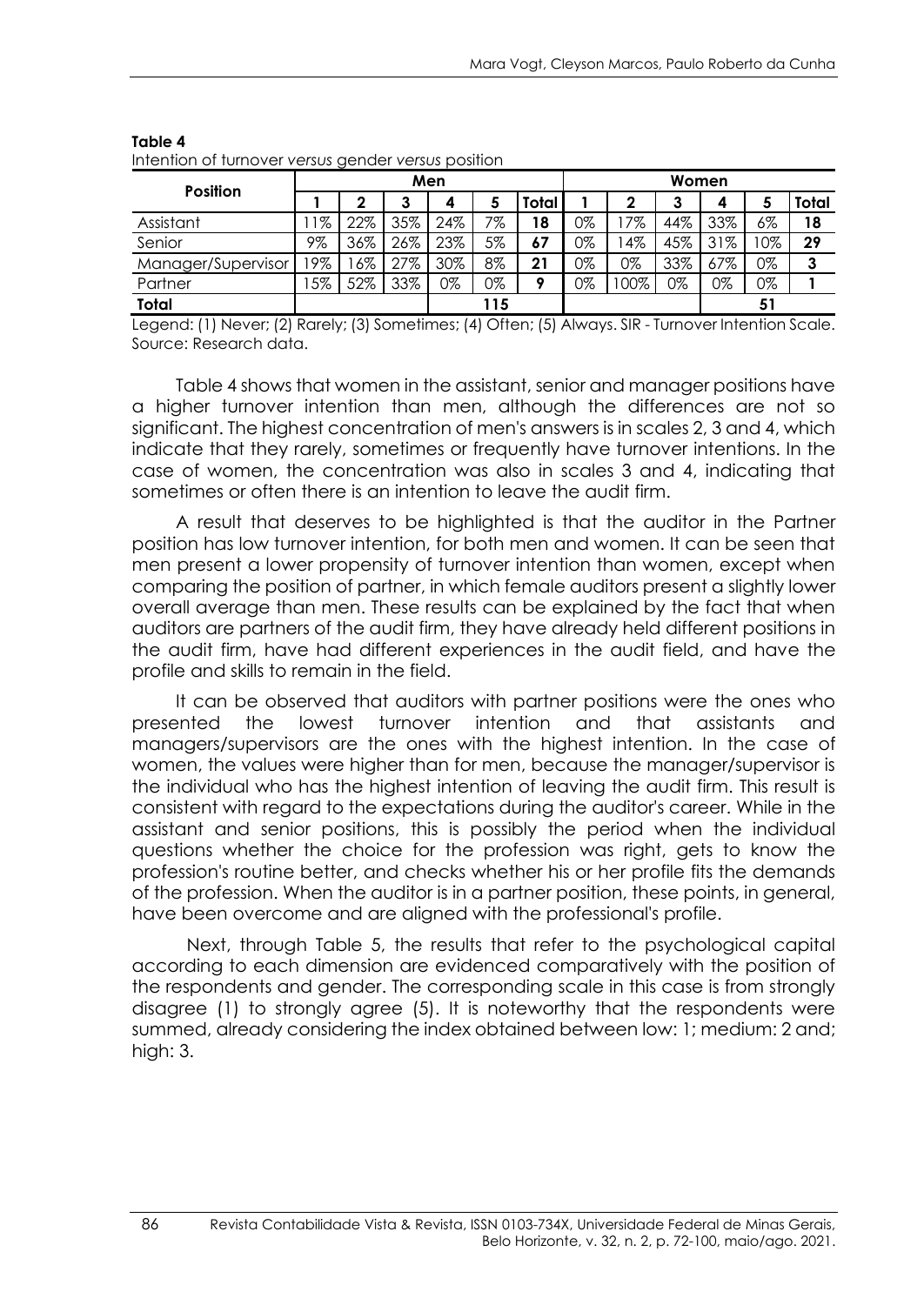| sycriciagical capital relises gorladi relises pesilioni |                     |                | Men            |                   |                | Women          |                |            |       |
|---------------------------------------------------------|---------------------|----------------|----------------|-------------------|----------------|----------------|----------------|------------|-------|
| <b>Position</b>                                         |                     |                |                |                   | Self-efficacy  |                |                |            | Total |
|                                                         | 1                   | $\mathbf 2$    | 3              | <b>CPT</b>        | 1              | $\mathbf 2$    | $\mathbf{3}$   | <b>CPT</b> |       |
| Assistant                                               | $\overline{O}$      | $\overline{O}$ | 18             | 3.0               | $\overline{0}$ | $\overline{7}$ | 11             | 2.6        | 2.9   |
| Senior                                                  | $\mathbf 0$         | 13             | 54             | 2.8               | $\mathbf 0$    | 8              | 21             | 2.7        | 2.8   |
| Manager/Supervisor                                      | $\mathsf O$         | 4              | 17             | 2.8               | $\overline{0}$ |                | $\overline{2}$ | 2.7        | 2.8   |
| Partner                                                 | $\overline{O}$      | $\overline{O}$ | 9              | 3.0               | $\overline{O}$ | $\Omega$       |                | 3.0        | 3.0   |
| Total                                                   | $\mathbf 0$         | 17             | 98             | 2.9               | $\mathbf 0$    | 16             | 35             | 2.8        | 2.9   |
|                                                         |                     |                |                | Hope              |                |                |                |            |       |
| Assistant                                               | $\mathsf{O}\xspace$ |                | 17             | 2.9               | $\mathbf 0$    | $\overline{7}$ | 11             | 2.6        | 2.8   |
| Senior                                                  | $\overline{0}$      | 15             | 52             | 2.8               | $\overline{0}$ | 8              | 21             | 2.7        | 2.8   |
| Manager/Supervisor                                      | $\overline{O}$      | 6              | 15             | 2.7               | $\overline{0}$ | $\overline{2}$ |                | 2.3        | 2.6   |
| Partner                                                 | $\overline{O}$      |                | 8              | 2.9               | $\overline{0}$ | $\overline{0}$ |                | 3.0        | 2.9   |
| Total                                                   | $\mathbf 0$         | 23             | 92             | 2.8               | 0              | 17             | 34             | 2.7        | 2.8   |
|                                                         |                     |                |                | Optimism          |                |                |                |            |       |
| Assistant                                               | $\overline{2}$      | 3              | 13             | 2.6               | 3              | 7              | 8              | 2.3        | 2.5   |
| Senior                                                  | 5                   | 28             | 34             | 2.4               | $\overline{2}$ | 11             | 16             | 2.5        | 2.4   |
| Manager/Supervisor                                      | $\overline{2}$      | 11             | 8              | 2.3               | $\mathbf 0$    | $\overline{2}$ |                | 2.3        | 2.3   |
| Partner                                                 | $\overline{O}$      | $\overline{2}$ | $\overline{7}$ | 2.8               | $\mathbf 0$    | $\Omega$       |                | 3.0        | 2.8   |
| Total                                                   | 9                   | 44             | 62             | 2.5               | 5              | 20             | 26             | 2.5        | 2.5   |
|                                                         |                     |                |                | <b>Resilience</b> |                |                |                |            |       |
| Assistant                                               | $\overline{2}$      | 15             | 1              | 1.9               | $\overline{7}$ | 10             |                | 1.7        | 1.8   |
| Senior                                                  | 8                   | 49             | 10             | 2.0               | 14             | 14             |                | 1.6        | 1.8   |
| Manager/Supervisor                                      | 4                   | 13             | 4              | 2.0               |                | $\overline{2}$ | $\mathbf 0$    | 1.7        | 1.85  |
| Partner                                                 | $\overline{2}$      | 6              | 1              | 1.9               | $\overline{0}$ |                | $\mathbf 0$    | 2.0        | 1.95  |
| Total                                                   | 16                  | 83             | 16             | 2.0               | 22             | 27             | $\overline{2}$ | 1.7        | 1.85  |

Psychological capital *versus* gender *versus* position

Legend: (1) low - from 1 to 2.9; (2) medium - from 3 to 3.9; (3) high - from 4 to 5. CPT - Psychological Capital at Work. Source: Research data.

Table 5 shows that self-efficacy is the dimension of Psychological Capital with the highest average score by the respondents, both men and women. It is observed that for both auditors and female auditors the overall score was 2.9, considered high and demonstrating that the respondents have strengthened beliefs about self-efficacy. It is also noteworthy that the scores presented in this dimension were the highest compared to the other dimensions, when related to the position.

When the hope dimension is analyzed, it can be seen that men in general have greater hope than women. In the case of women, only the one who holds the position of partner presents characteristics of greater hope than men who hold the same position. When analyzing the average of the answers of men and women together, it is noted that it ranges from 2.6 to 2.9, which indicates low psychological capacity regarding hope, even though most of the respondents answered that they agree or totally agree with the questions related to this dimension. It is noteworthy that the hope dimension deals with the conviction that the individual has the willpower and alternatives necessary to achieve their goals (Luthans & Youssef, 2004).

When verifying the optimism of independent auditors, both men and women, one notices that the average concentration of responses was between 4 and 5 on the measurement scale, which indicates that the respondents present high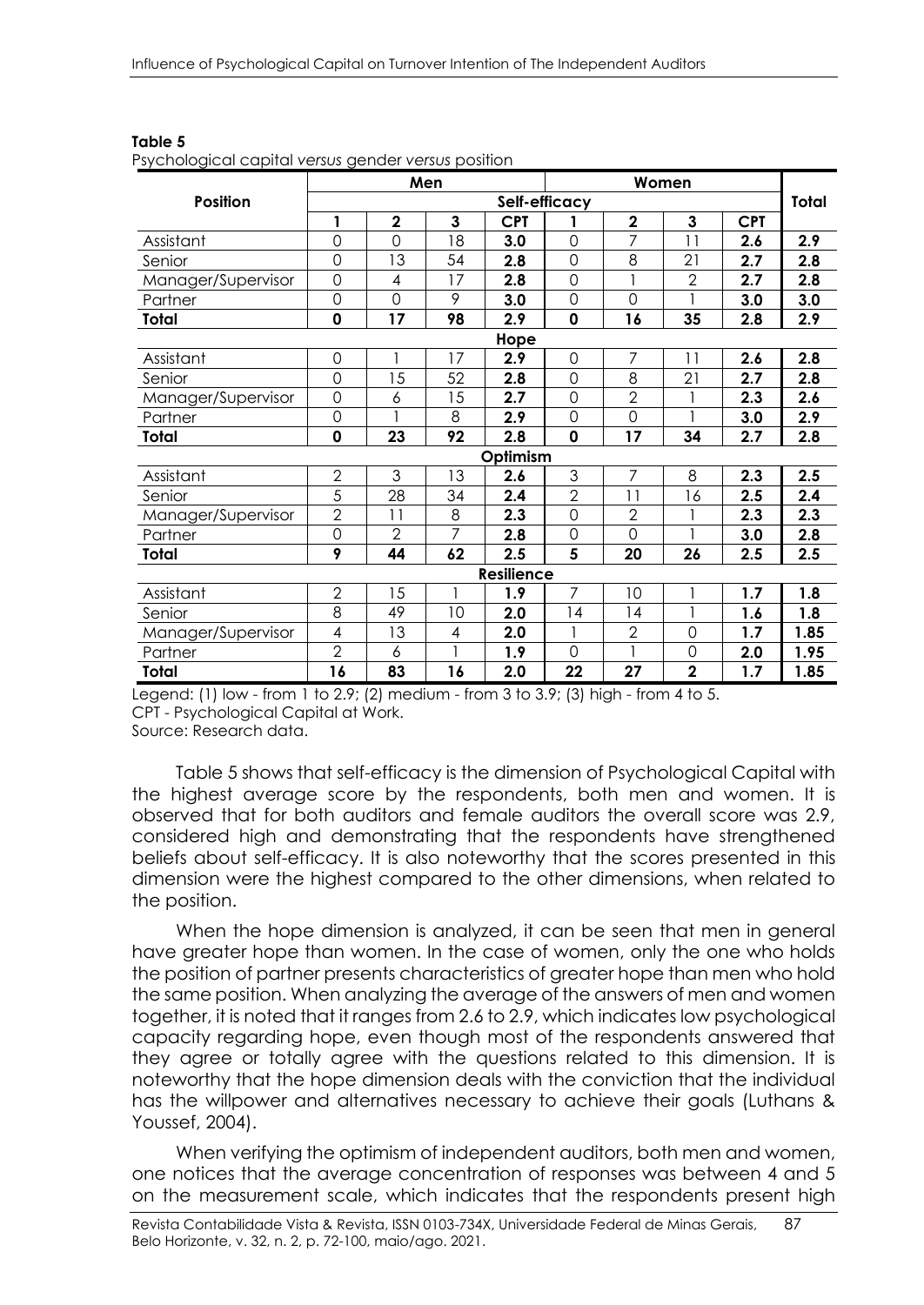psychological capacity relative to this dimension. However, male assistants are on the whole slightly more optimistic than females. The opposite is notable for the partner position held by women, since it presented a medium level of psychological capacity, being above the general average for men. The manager/supervisor position showed the same general result for both genders. However, adding the average of the answers of men and women about optimism, it can be noticed that the psychological capacity at work regarding this dimension is low.

Related to resilience, it can be seen that most men, when calculating the average, indicated that neither agree nor disagree or agree with the questions related to resilience at work, i.e., they responded that they cannot overcome adversity at work, or have difficulty adapting to new situations. When analyzing the average score for this sex, it can be noticed that all the positions have similar answers, so much so that the average was between 1.9 and 2.0. Overall, the average was the lowest of all the dimensions, for all the positions, also showing the low psychological capacity of both genders.

In view of the above it is understood that in general the auditors, both men and women, have an average psychological capacity of self-efficacy, that is, of believing in their ability to mobilize cognitive resources to obtain specific results; of optimism, which boils down to having the explanatory style that attributes positive events in their daily lives; of resilience, in which individuals have the ability to pull themselves together after an adversity, failure, and; of hope, in which they have willpower and ways to achieve their goals.

## **4.2 Influence of psychological capital on turnover intention**

Table 6 presents the estimated coefficients of the multinomial model, obtained from the multinomial logistic regression. The default set of turnover intention was chosen as low intention (1).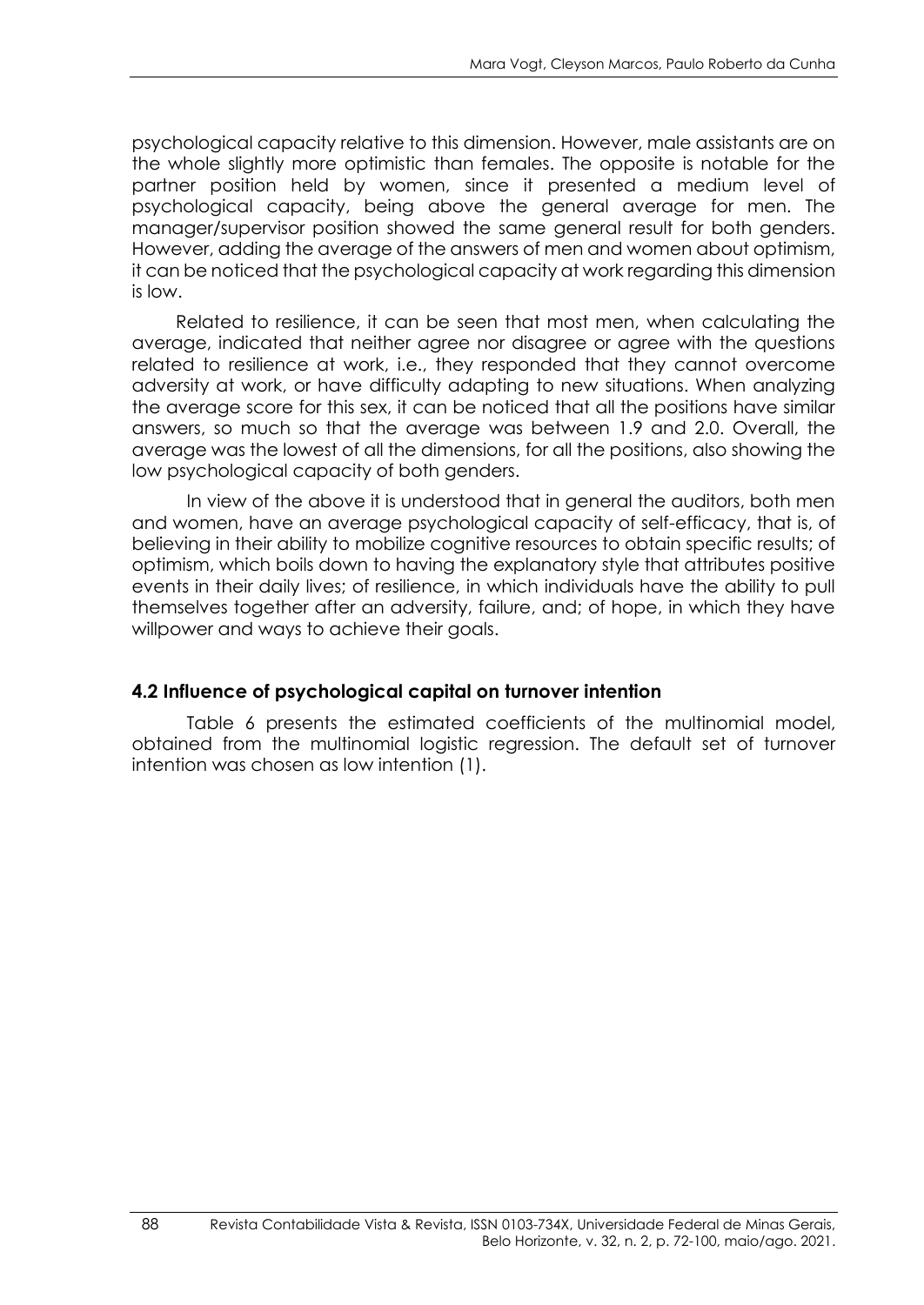| <b>Turnover Intention</b>       | Intercept 2 - Average Turnover<br>Intercept 3 - High Turnover<br>Intention<br>Intention |                 |           |             |                 |            |  |
|---------------------------------|-----------------------------------------------------------------------------------------|-----------------|-----------|-------------|-----------------|------------|--|
| Model                           |                                                                                         | <b>Standard</b> |           |             | <b>Standard</b> |            |  |
|                                 | B                                                                                       | Error           | Sig.      | В           | Error           | Sig.       |  |
| Constant                        | $-1.811$                                                                                | 2.337           | 0.438     | $-30.332$   | 1961.540        | 0.988      |  |
| Sex                             | $-0.447$                                                                                | 0.479           | 0.350     | $-0.895$    | 0.583           | 0.125      |  |
| Age 30 to 39                    | 1.155                                                                                   | 0.715           | 0.106     | $-0.160$    | 0.766           | 0.835      |  |
| Age 40 to 49                    | 1.242                                                                                   | 1.368           | 0.364     | 1.253       | 1.723           | 0.467      |  |
| Age > 50                        | 1.683                                                                                   | 1.834           | 0.359     | 15.417      | 0.000           |            |  |
| Experience 0 to 4               | 0.521                                                                                   | 0.540           | 0.334     | 0.129       | 0.693           | 0.853      |  |
| Experience 8 to 12              | $-0.560$                                                                                | 0.819           | 0.494     | 0.024       | 0.933           | 0.979      |  |
| Experience > 12                 | 2.124                                                                                   | 1.569           | 0.176     | 0.495       | 1.358           | 0.715      |  |
| Position Assistant              | $-0.911$                                                                                | 0.598           | 0.128     | $-0.592$    | 0.781           | 0.448      |  |
| Position_Manager                | $-0.979$                                                                                | 0.722           | 0.175     | $-0.963$    | 0.781           | 0.218      |  |
| <b>Position Partner</b>         | $-2.851$                                                                                | 1.445           | $0.048**$ | 14.364      | 1961.539        | 0.994      |  |
| Hope (medium)                   | 0.120                                                                                   | 0.630           | 0.849     | 0.119       | 0.678           | 0.861      |  |
| Resilience (low)                | 0.764                                                                                   | 0.832           | 0.359     | $-0.890$    | 0.940           | 0.344      |  |
| Resilience<br>(medium)          | $-0.211$                                                                                | 0.697           | 0.762     | $-1.199$    | 0.727           | $0.099*$   |  |
| Optimism (low)                  | 16.708                                                                                  | 1925.661        | 0.993     | 18.919      | 1925.661        | 0.992      |  |
| Optimism (medium)               | 1.221                                                                                   | 0.479           | $0.011**$ | 1.902       | 0.572           | $0.001***$ |  |
| Self-efficacy<br>(medium)       | 0.472                                                                                   | 0.649           | 0.468     | 0.579       | 0.725           | 0.425      |  |
| Chi-square (df)                 |                                                                                         |                 |           | 70.004 (32) |                 |            |  |
| Sig.                            |                                                                                         |                 |           | 0.000       |                 |            |  |
| Nagelkerke                      | 0.390                                                                                   |                 |           |             |                 |            |  |
| ***Sianificant at the 1% level. |                                                                                         |                 |           |             |                 |            |  |

| Table 6                                         |  |
|-------------------------------------------------|--|
| Estimated coefficients of the multinomial model |  |

\*\*\*Significant at the 1% level.

\*\* Significant at 5% level.

Significant at the 10% level.

Source: Research data.

Through Table 6 it is observed that the model was significant at the 5% level with explanation capacity of 39.0% of the variations recorded in the dependent variable, which is considered a weak explanatory power, according to Fávero (2015). It can be seen that only the variables position partner and medium optimism were related to the average turnover intention, which was significant at the 5% level. The partner was negatively related and the average optimism showed a positive relationship. Thus, from the results one can see that partner auditors present a lower average turnover intention. This result was expected due to the fact that the auditor, until becoming a partner at the audit firm, went through different experiences and reached the stage in which remaining at the audit firm is a result of his focus and of his work. Therefore, the existence of the intention to rotate at this stage of professional life should appear with less possibility. This finding converges with the results of the turnover intention shown in Table 4, in which most partner auditors never or rarely have a turnover intention.

Table 6 also shows that auditors with medium optimism have a medium intention to leave the audit firm. This result shows that auditors with medium optimism do not yet believe sufficiently that good things can happen with respect to their activity at the audit firm, which is supported by Carver and Scheier (2002), showing that they have the intention to change firms. This medium optimism of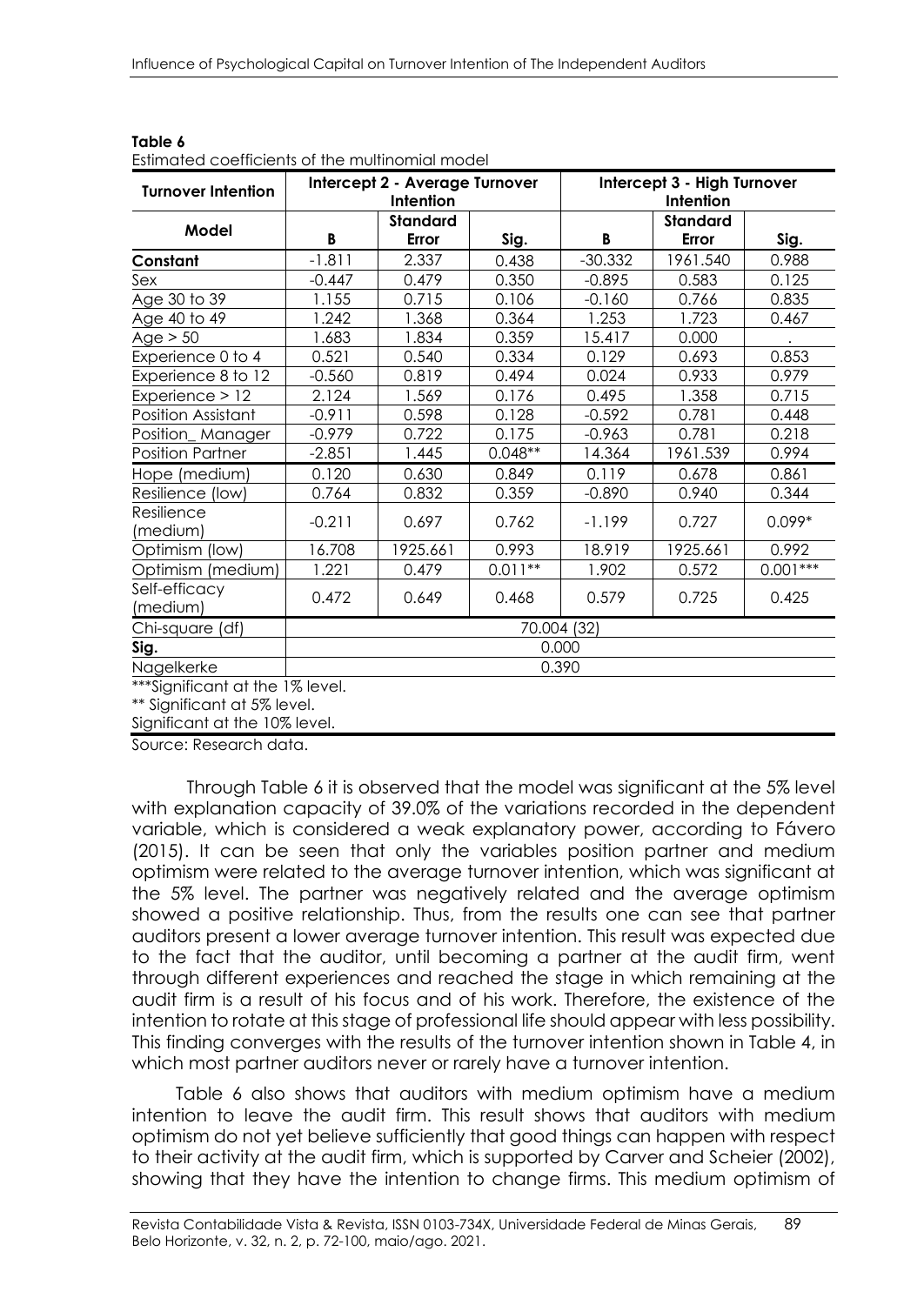auditors may be related to how they view everyday events and what impact these events have on their lives (Siqueira *et al.* , 2014b).

As for the high turnover intention, auditors with medium resilience and medium optimism showed a negative and positive relationship respectively, and the resilience (medium) was significant at the level of 10% and optimism (medium) of 1%. In view of this, it is understood that people who have medium resilience are less likely to have a high turnover intention, that is, they are less likely to change audit firms. This auditor profile, with a medium resilience, is able to react well when facing adversities experienced at work, because they feel stronger when facing changes, losses, difficulties and/or intrigues at work. This result converges with Avey *et al.* (2011) who found a significant and negative relationship between psychological capital and turnover intention, however, in this research the relationship was negative only in the case of medium resilience with high turnover intention.

In general, according to the results presented, it is noteworthy that as from the moment the auditor is confident in performing his tasks and is really motivated and with a high capacity to overcome adversities, i.e., is resilient, there will be a lower chance of this individual having the intention to leave the firm where he works, which also reduces costs for the audit firm. For Avey et al. (2011), human resource development programs reduce the turnover of auditors in organizations, being a possible and important solution for firms. In the same vein, Oliveira and Limongi-France (2005) point out that people management policies and practices must be aligned with the strategic objectives of the firms, which will reduce the loss of professionals who are important to the companies.

In a complementary way, in order to provide more robustness to the findings, the multinomial logistic regression was performed in the next section without considering the respondents' profile.

### **4.3 Influence of psychological capital on turnover intention without respondent profile variables**

Table 7 presents the robustness test, in which the profile variables were removed from the model. The results are presented in Table 7.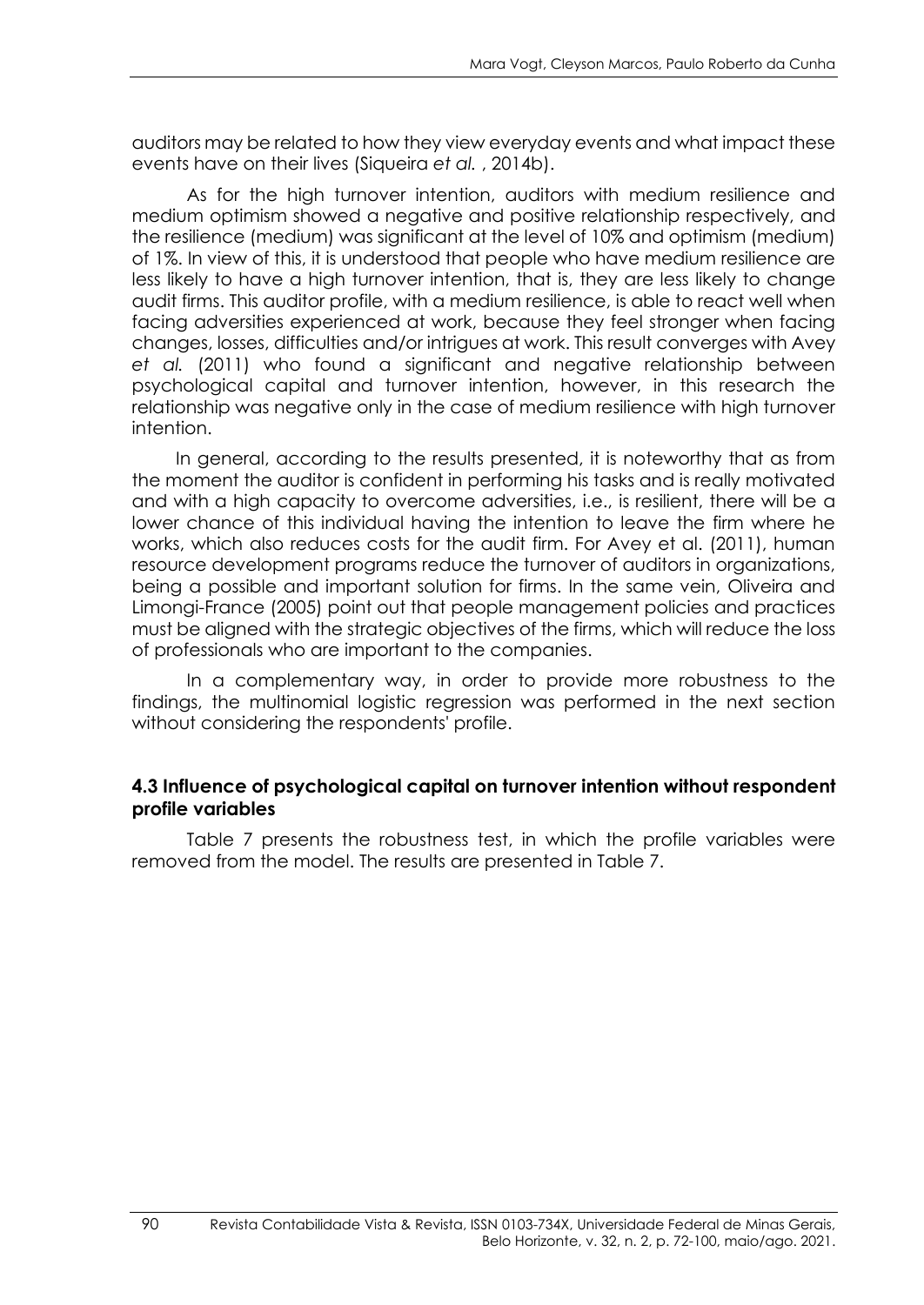| <b>Turnover Intention</b>          |             | Intercept 2 - Average Turnover<br><b>Intention</b> |            | Intercept 3 - High Turnover<br>Intention |                          |           |  |
|------------------------------------|-------------|----------------------------------------------------|------------|------------------------------------------|--------------------------|-----------|--|
| Model                              | B           | <b>Standard</b><br>Error                           | Sig.       | B                                        | <b>Standard</b><br>Error | Sig.      |  |
| Constant                           | $-0.938$    | 0.608                                              | 0.123      | $-0.901$                                 | 0.587                    | 0.125     |  |
| Hope (medium)                      | 0.131       | 0.571                                              | 0.819      | 0.359                                    | 0.623                    | 0.564     |  |
| Resilience (low)                   | 0.881       | 0.765                                              | 0.250      | $-0.621$                                 | 0.836                    | 0.458     |  |
| Resilience<br>(medium)             | $-0.019$    | 0.658                                              | 0.977      | $-1.199$                                 | 0.684                    | $0.080*$  |  |
| Optimism (low)                     | 19.859      | 0.841                                              | $0.000***$ | 21.808                                   | 0.000                    |           |  |
| Optimism (medium)                  | 0.957       | 0.433                                              | $0.027**$  | 1.670                                    | 0.538                    | $0.002**$ |  |
| Self-efficacy<br>(medium)          | 0.499       | 0.598                                              | 0.404      | 0.601                                    | 0.666                    | 0.367     |  |
| Chi-square (df)                    | 48.943 (12) |                                                    |            |                                          |                          |           |  |
| Sig.                               | 0.000       |                                                    |            |                                          |                          |           |  |
| Nagelkerke                         | 0.289       |                                                    |            |                                          |                          |           |  |
| $***$ Cianificate at the 107 level |             |                                                    |            |                                          |                          |           |  |

| Table 7 |                                                                        |  |
|---------|------------------------------------------------------------------------|--|
|         | Robustness test of the estimated coefficients of the multinomial model |  |

Significant at the 1% level.

\*\* Significant at 5% level.

Significant at the 10% level.

Source: Research data.

From the evidence presented in Table 7 it is possible to notice that the results are similar to the previous model, presented in Table 6. To this end, it is noted that it is again possible to confirm a relationship between the variables, since the model was significant; however, the explanatory power was less than the previous one, which was 28.9%.

It is possible to notice that besides the variables that had already presented a relationship with the turnover intention, that is, medium optimism with medium intention and, medium resilience and medium optimism with high turnover intention, the low optimism variable also presented significant in this model.

Thus, it is understood that the lower the average resilience, i.e., the lower the ability to overcome adversity, the higher the turnover intention. Therefore, it is important that auditing firms observe such information, in order to identify and understand the variables of auditors' psychological capacity so that this intention is reduced.

# **5 CONCLUSION**

This study aimed to verify the influence of psychological capital on the turnover intention of independent auditors. Descriptive, survey, and quantitative research was carried out. The sample was composed of 166 independent auditors. For the data analysis we used descriptive frequency analysis and multinomial logistic regression.

The profile of the research participants is predominantly male, between 20 and 29 years of age, occupying the position of senior auditor and working for between 4 and 8 years. Women in the assistant, senior and manager positions have a higher turnover intention than men, although not as significant. The intention of turnover among men is more distributed throughout the career, except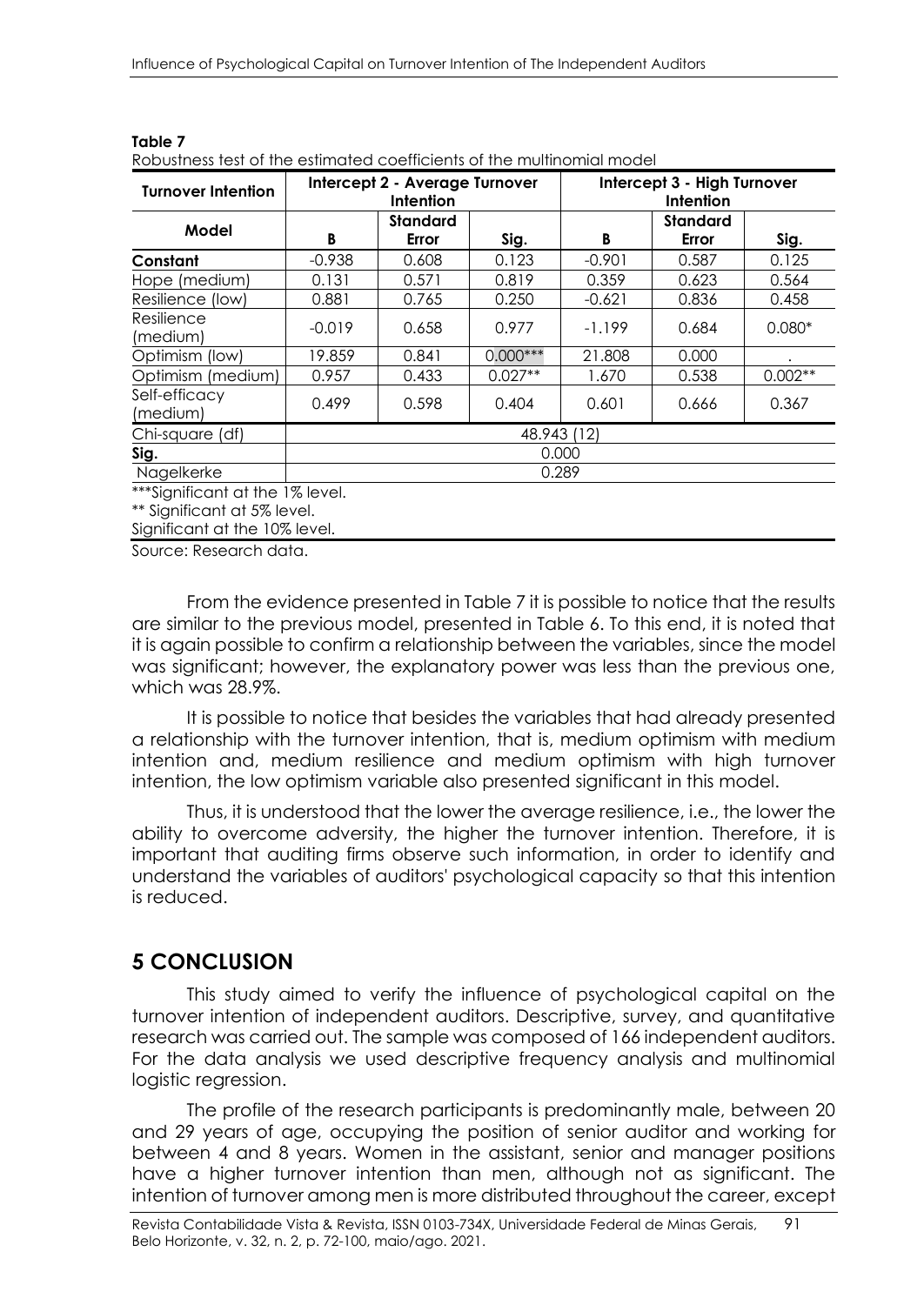in the position of partner where both for men and for women, the intention of turnover is lower compared to the other positions.

It was found with the study that of the four dimensions of psychological capital, auditors present the highest score in the self-efficacy dimension, that is, auditors participating in the research believe in their ability to mobilize cognitive resources to obtain the desired results. In the hope dimension, in which it is verified the willpower and ways in which individuals possess to reach their goals, it was found that this dimension for men is higher than for women, although the dimension as a whole presented a low score in the investigated auditors. A similar result was found when analyzing the optimism dimension, where scores between 2.3 and 2.8 were found for both men and women. The last dimension (resilience in which one observes the ability to recompose oneself after adversity or failures) presented the lowest average score obtained among the other dimensions of psychological capital.

When verifying the influence of the four dimensions of psychological capital on turnover intention, we obtained a significance of 5% capable of explaining about 39.0% of the turnover intention. In this case, unlike the complementary test which did not include the profile variables, partner auditors had a lower average turnover intention. This complementary test slightly obtained a lower power of explanation, about 28.9%.

Given the results found, it can be concluded that there is a relationship of the psychological capital of independent auditors with the turnover intention at work from the optimism and resilience dimensions. For the average optimism dimension, there is an influence on the average turnover intention of auditors, and also for the high turnover intention. On the other hand, for the resilience dimension there was an influence with the high turnover intention of the auditors.

When the influence of psychological capital on turnover intention was checked, without considering the auditor's profile variables, medium optimism was confirmed with medium turnover intention, adding in this case an influence also of low optimism. Low optimism also showed influence on high auditor turnover, as did medium resilience.

We conclude that auditors with low and medium optimism, the ability to have a positive outlook on work, provide greater plans for auditors to want to leave the audit firm. Similarly, auditors with low resilience, that is, the ability to recover from failures and adversities at work, influence the high intention to leave the audit firm.

The study contributes theoretically by analyzing the relationship between two previously unrelated themes in the accounting area, especially in auditing. It also contributes by bringing human and psychological aspects to the accounting area, thus working on interdisciplinary. Empirically, it contributes by identifying the aspects related to psychological capital that influence the turnover intention of independent auditors, which can help audit firms to mitigate or reduce this intention, placing efforts on points that make auditors feel greater satisfaction with their work, and have more self-efficacy, optimism, hope, and resilience.

Therefore, based on the findings of this research, auditing firms can pay more attention to the dimensions of psychological capital, especially to those that were related to the turnover intention, that is, optimism and resilience, creating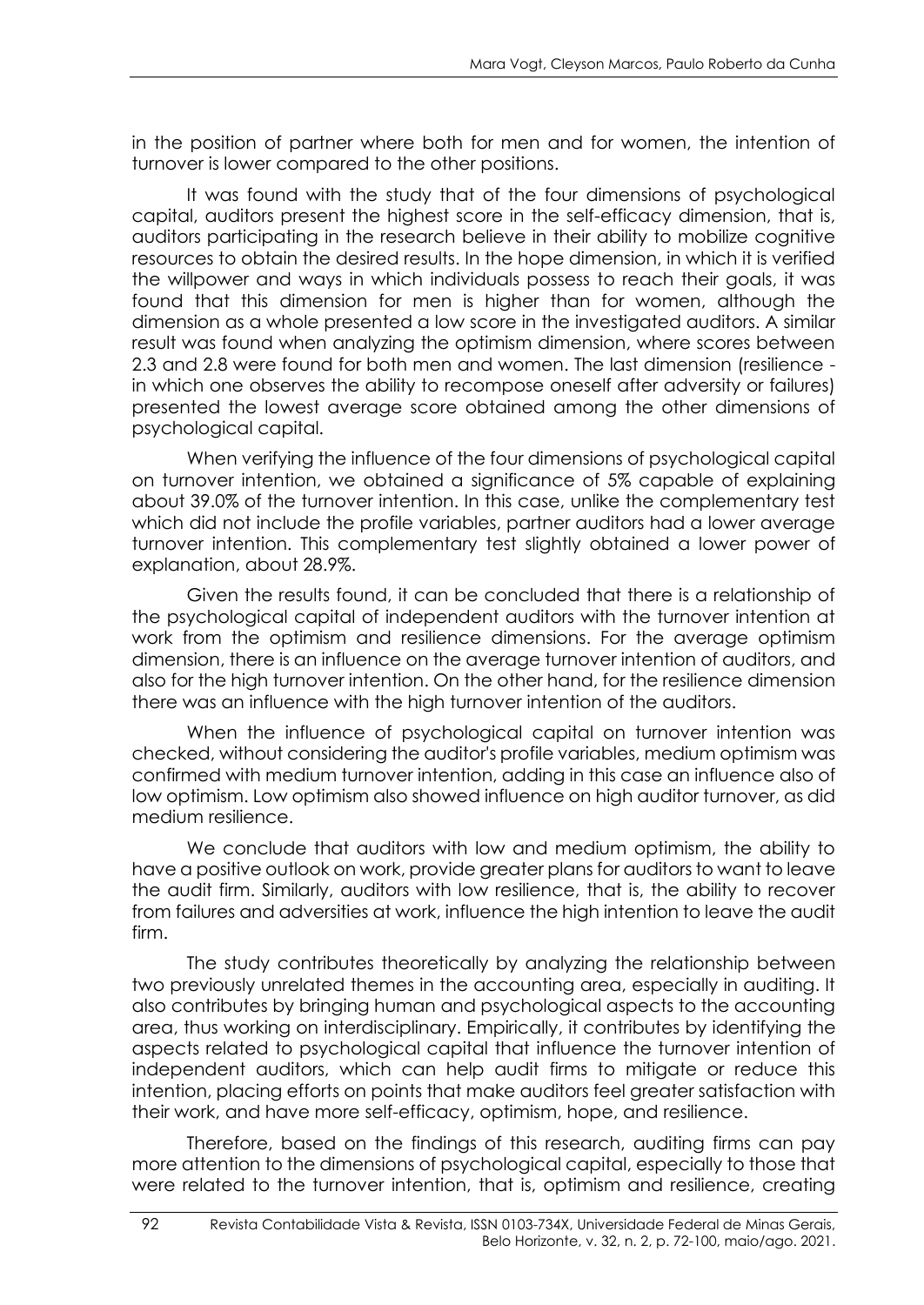strategies for auditors to feel motivated and valued, giving them better opportunities to remain in the audit firm where they work, reducing costs related to recruitment and selection and increasing the possibility of becoming stronger in the competitive market, with experienced and qualified professionals.

The study is limited by considering Brazilian independent auditors and due to the source of data collection used. Another limitation may arise from the form of data analysis adopted, however, we used the one that was considered the most appropriate to achieve the objective and answer the research problem. As a suggestion for future research, an effort could be made to increase the sample size, and to analyze the impact of optimism and hope on auditors' self-efficacy, mediated by resilience. Other methods of data analysis may be interesting, as well as applying the questionnaire to other professionals in the accounting area or even in other areas that have gaps similar to those identified for this study.

# **REFERENCES**

- Agapito, P. R., Polizzi Filho, A. & Siqueira, M. M. M. (2015). "Bem-Estar no Trabalho e Percepção de Sucesso na Carreira como Antecedentes de Intenção de Rotatividade", *Revista de Administração Mackenzie*, *16*(6), 71-93. DOI: https://doi.org/10.1590/1678-69712015/administracao.v16n6p71-93.
- Assis, M. T. (2010). *Indicadores de gestão de recursos humanos*. Qualitymark, Rio de Janeiro.
- Avey, J. B., Patera, J. L. & West, B. J. (2006). "The implications of positive psychological capital on employee absenteeism", *Journal of Leadership & Organizational Studies*, *13*(2), 42-60. DOI: 10.1177/10717919070130020401.
- Avey, J. B., Reichard R. J., Luthans F. & Mhatre K. H. (2011). "Meta-analysis of the impact of positive psychological capital on employee attitudes, behaviors, and performance", *Human Resource Development Quarterlv*, *22*(2), 127-152. DOI: 10.1002/hrdq.20070.
- Bandura, A. (1997). *Self-efficacy: the exercise of control*. New York.
- Baumeister, R. F., Bratslavsky E., Finkenaur C. & Vohs K. D. (2001). "Bad is stronger than good", *Review of General Psychology, 5*(1), 323-370. DOI: https://doi.org/10.1037/1089-2680.5.4.323.
- Beuren, I. M., Ribeiro, F., & Silva, O. L. (2019). "Percepção de justiça organizacional e intenção de turnover em empresas de auditoria". *Revista de Ciências da Administração*, *21*(53), 93-111. DOI: https://doi.org/10.5007/2175- 8077.2019V21n53p93.
- Broberg, P., Tagesson, T., & Uman, T. (2020). "Antecedentes do bem-estar psicológico entre funcionários de firmas de auditoria suecas". J*ornal Internacional de Pesquisa Ambiental e Saúde Pública*, *17*(10), 33-46. DOI: https://doi.org/10.1590/1678-6971/eRAMD200105.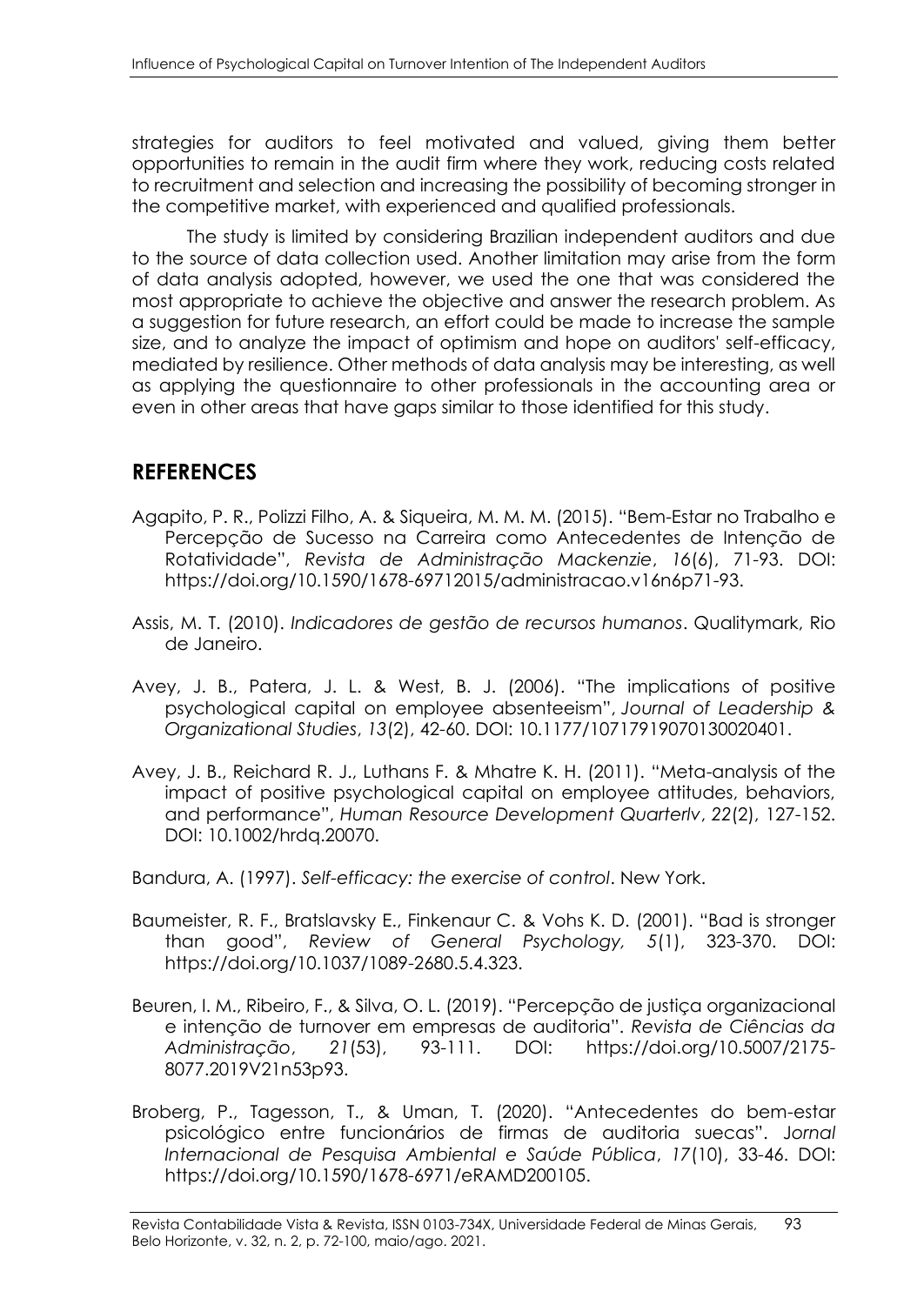- Campos, C. V. A. & Malik, A. M. (2008). "Satisfação no trabalho e rotatividade dos médicos do Programa de Saúde da Família", *Revista de Administração Pública, 42*(2), 347-368*.* DOI: https://doi.org/10.1590/S0034- 76122008000200007.
- Carver, C. S. & Scfieier, M. F. (2002). "Optimism". In: Lopez, S. J., & Snyder, C. R. (Org.). *Handbook of positive psychology.* Oxford University, New York.
- Cascio, W. (1991). *Costing Human Resources*: The Financial Impact of Behavior in Organizations, 3a ed., Ed. Boston: PWS-KENT Publishing Company.
- Chang, E. (1999). "Career Commitment as a Complex Moderator of Organizational Commitment and Turnover Intention", *Human Relations*, *52*(10), 1257-1278. DOI: https://doi.org/10.1177/001872679905201002.
- Chiavenato, I. (2010). *Gestão de Pessoas:* o novo papel dos recursos humanos nas organizações. Rio de Janeiro: Elsevier.
- Cunha, M. P., Rego, A., Lopes, M. P. & Ceitil, M. (2008). *Organizações positivas*: manual de trabalho e formação para desenvolver as forças dos indivíduos e das organizações. Sílabo, Lisboa.
- Edgley, C., Sharma, N. & Anderson-Gough, F. (2016). "Diversity and professionalism in the Big Four Firms: Expectation, celebration and weapon in the battle for talent", *Critical Perspectives on Accounting*, *35*, 13-34. DOI: https://doi.org/10.1016/j.cpa.2015.05.005.
- Fávero, L. P. (2015). *Análise de dados:* modelos de regressão com Excel®, Stata® e SPSS®. 1a ed. Elsevier.
- Ferguson, K. L. & Reio Jr., T. G. (2010). "Human resource management systems and firm performance", *Journal of Management Development*, *29*(5), 471-494. DOI: https://doi.org/10.1108/02621711011039231.
- Ferreira, L. C. M. & Azzi R. G. (2010). "Docência, *burnout* e considerações da teoria da autoeficácia", *Psicologia Ensino & Formação*, *1*(2), 23-34.
- Gubman, E. (1998). *The talent solution*: aligning strategy and people to achieve extraordinary results. McGraw-Hill, New York.
- Hammes, C. C. F., Santos, A. J., & Melim, J. M. (2016). "Os impactos do turnover para as organizações". *Revista Espacios*, *37*(03), 1-24.
- Kazi, G. M. & Zadeh, Z. F. (2011). "The contribution of individual variables: job satisfaction and job turnover", *IJCRB – Interdisciplinary Journal of Contemporary Research in Business*, *3*(5), 985-992.
- Luthans, F. (2002). "The need for and meaning of positive organizational behavior", *Journal of Organizational Behavior*, *23*(6), 695-706. DOI: https://doi.org/10.1002/job.165.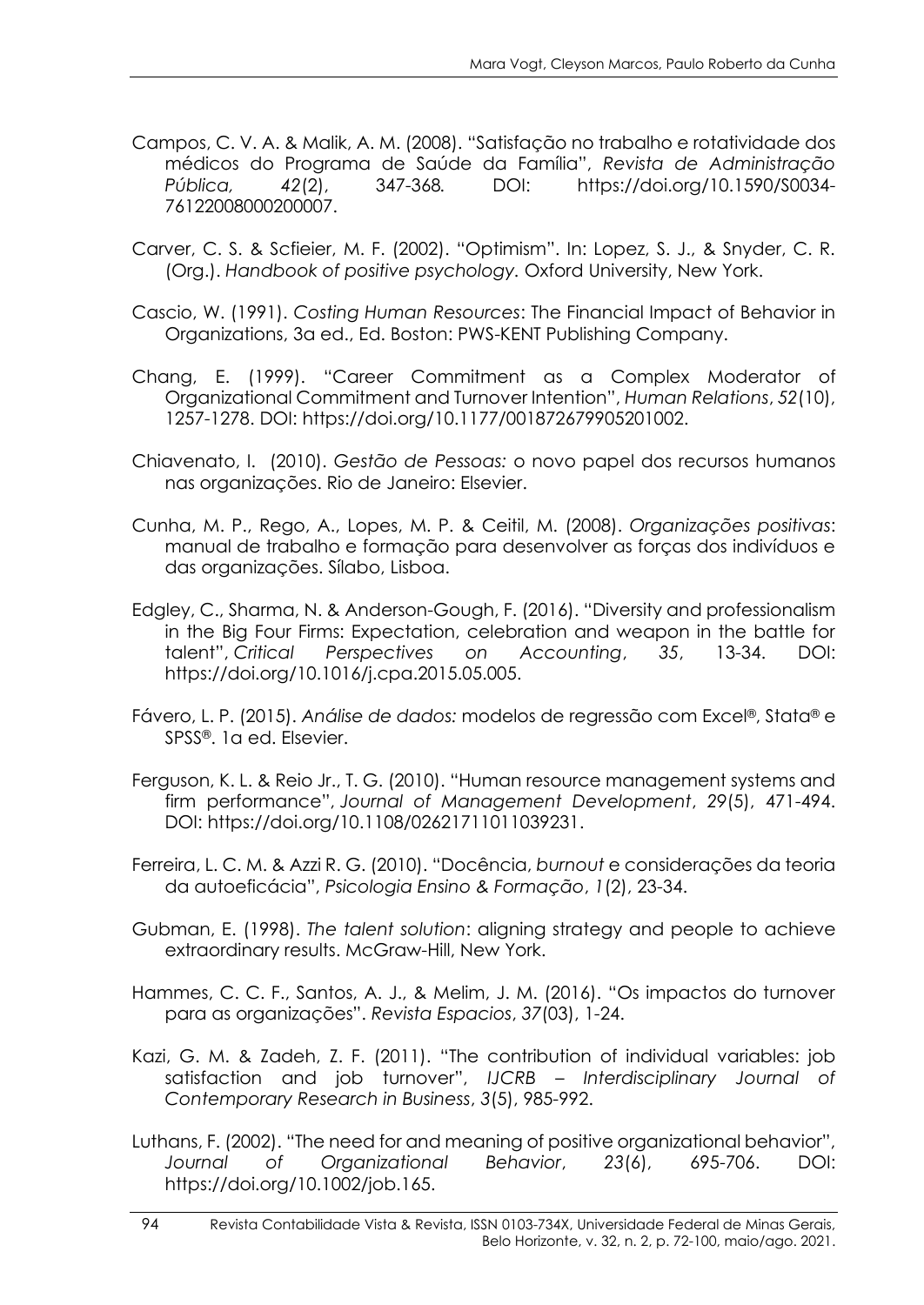- Luthans, F., Avolio, B., Avey, J. & Norman, S. (2007). "Positive psychological capital: measurement and relationship with performance and satisfaction", *Personnel Psychology*, (60), 541-72. DOI: https://doi.org/10.1111/j.1744-6570.2007.00083.x.
- Luthans, F., Luthans, K. W. & Luthans, B. C. (2004). "Positive psychological capital: beyond human and social capital", *Business Horizons, 41*(1), 45-50. DOI: https://doi.org/10.1016/j.bushor.2003.11.007.
- Luthans, F. & Youssef, C. M. (2004). "Human, social and now positive psychological capital management: investing in people for competitive advantage", *Organizational Dynamics*, *33* (2), 143-160. DOI: https://doi.org/10.1016/j.orgdyn.2004.01.003.
- Martinez, A. L. (2010). "Quando o conselho de administração e a auditoria evitam o gerenciamento de resultados? Evidências empíricas para empresas brasileiras". *Revista de Informação Contábil*, *4*(1), 76-93. DOI: https://doi.org/10.34629/ric.v4i1.76-93.
- Masood, S., Siddiqui, G. K., Lodhi, H., & Shahbaz, S. (2020). "Effect of Leadership Styles on Organizational Citizenship Behavior and Employee Turnover Intention". *Journal of Accounting and Finance in Emerging Economies*, *6*(2), 487-495. DOI:10.26710/jafee.v6i2.1200.
- Mintzberg, H. & Lampel, J. (1999). "Reflecting on the strategy process", *MIT Sloan Management Review*, *40*(3), 21-30.
- Mobley, W. H. (1977). "Intermediate linkages in the relationship between job satisfaction and employee turnover", *Journal of Applied Psychology, 62*(2), 237-240. DOI: https://doi.org/10.1037/0021-9010.62.2.237.
- Moraes, M. C. L. & Rabinovich, E. P. (1996). "Resiliência uma discussão introdutória". *Journal of Human Growth and Development*, *6*(1-2), 10-13. DOI: https://doi.org/10.7322/jhgd.38369.
- Morgan, G. (2010). *Imagens da organização*. 2a ed. Atlas, São Paulo.
- Muliawan, A. D., Green, P. F. & Robb, D. A. (2009). "The turnover intentions of information systems auditors", *International Journal of Accounting Information Systems*, *10*(3), 117-136. DOI: https://doi.org/10.1016/j.accinf.2009.03.001.
- Oliveira, A. Q. & Santos, S. N. M. B. F. (2007). "Rodízio de firmas de auditoria: a experiência brasileira e as conclusões do mercado", *Revista Contabilidade & Finanças*, *18*(45), 91-100. DOI: https://doi.org/10.1590/S1519- 70772007000400009.
- Oliveira, P. M. & Limongi-França, A. C. (2005). "Avaliação da gestão de programas de qualidade de vida no trabalho", *RAE-eletrônica, 4*(1).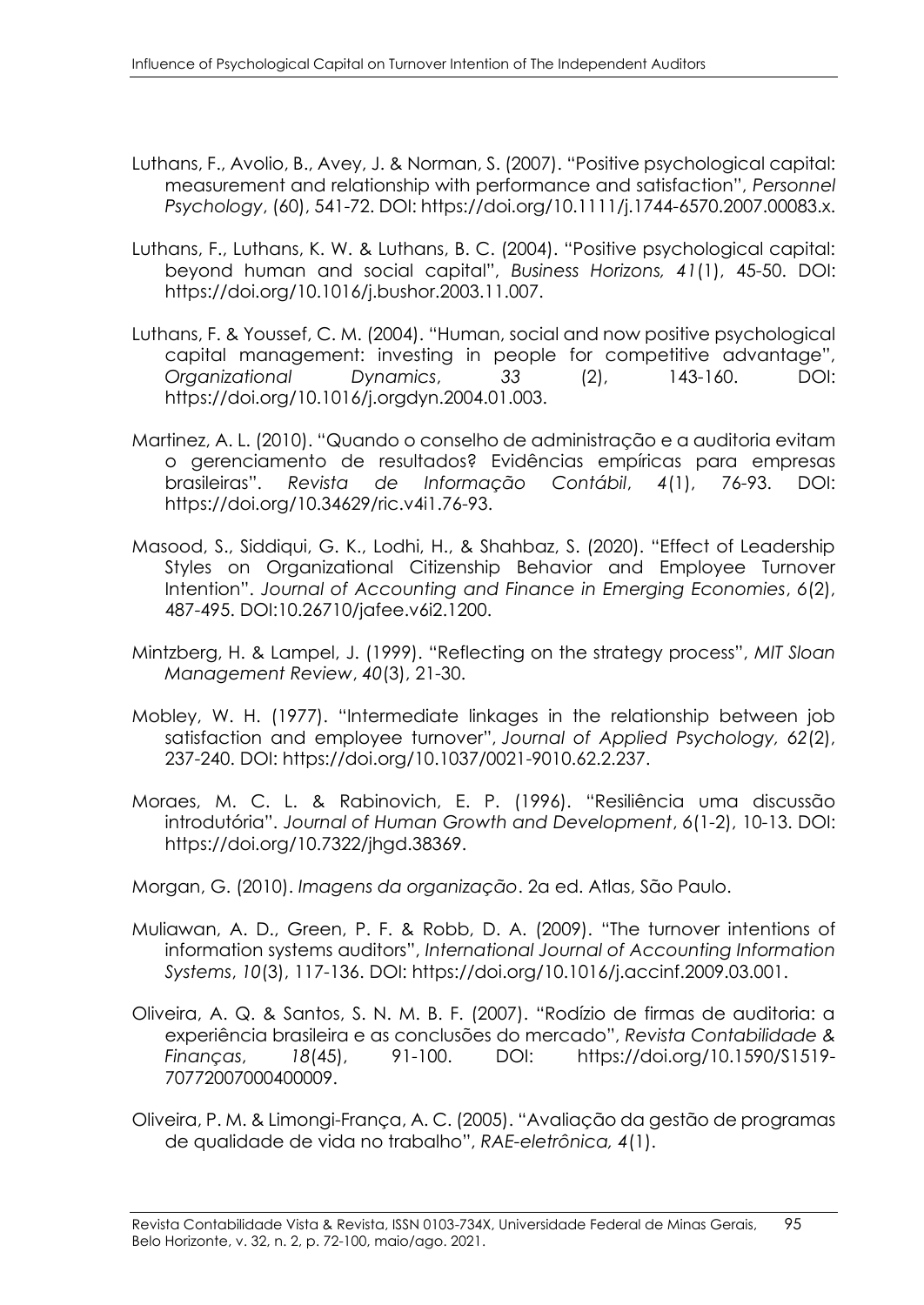- Pajares, F. & Olaz, F. (2008). "Teoria social cognitiva e auto-eficácia: uma visão geral", *Teoria social cognitiva: Conceitos básicos,* 97-114.
- Polizzi Filho, A. & Claro, J. A. C. S. (2019). "O impacto de bem-estar no trabalho e de capital psicológico sobre intenção de rotatividade: um estudo com professores", *RAM, Rev. Adm. Mackenzie*, *20*(2), 1-27. DOI: https://doi.org/10.1590/1678-6971/eRAMG190064.
- Ribeiro, A. C. (2019). *O Impacto da Auditoria Interna na Gestão de uma Organização*. 94f. 2019. Dissertation (Master in Auditing), Instituto Superior de Contabilidade e Administração do Porto, Portugal, 2019.
- Safavi, H. P., & Bouzari, M. (2020). "How can leaders enhance employees' Safavi, H. P., & Bouzari, M. (2020). "How can leaders enhance employees' psychological capital? Mediation effect of person-group and personsupervisor fit". *Tourism Management Perspectives*, *33*, 1-9. DOI: https://doi.org/10.1016/j.tmp.2019.100626.
- Seligman, M. E. E & Csikszentmihalyi, M. (2000)." Positive psychology: an introduction", *American Psychologist*, *55*(1), 5-14. DOI:10.1037/0003- 066X.55.1.5.

Seligman, M. E. P. (2002). *Felicidade autêntica*. Editora Objetiva.

- Siqueira, M. M. M., Gomide Jr., S., De Oliveira, Á. F. & Polizzi Filho, A. (2014a). "Intenção de Rotatividade". In: Siqueira, M. M. M. (Org.). *Novas Medidas do Comportamento Organizacional:* Ferramentas de diagnóstico e de Gestão. Artmed, Porto Alegre.
- Siqueira, M. M. M., Martins, M. C. F. & Souza, W. da S. (2014b). "Capital Psicológico no trabalho". In: Siqueira, M. M. M. (Org.). *Novas Medidas do Comportamento Organizacional:* Ferramentas de diagnóstico e de Gestão. Artmed, Porto Alegre.
- Snyder, C. R., Irving, L. M. & Anderson, J. R. (1991). "Hope and health". In: Snyder, C. R. and Forsyth. D. R. (Org.). *Handbook of social and clinical psychology:* the health perspective. Elmsford: Pergamonm.
- Tato, L. B. (2008). "El factor emocional en auditoría", *Auditoría pública: revista de los Organos Autónomos de Control Externo,* (44), 37-45.
- Torres, J. M. B. C. R. (2010). "*Qualidade de vida no trabalho (QVT) e intenção de turnover: efeito preditor de dimensões de QVT na intenção de turnover*". Dissertation (Master's). Faculdade de Psicologia, Universidade de Lisboa, Lisboa, Portugal.
- Vandenberg, R. J. & Nelson, J. B. (1999). "Desegregating the Motives Underlying Turnover Intentions: When do Intentions Predict Turnover Behavior?", *Human Relations*, *52*(10), 1313-1336. DOI:10.1023/A:1016964515185.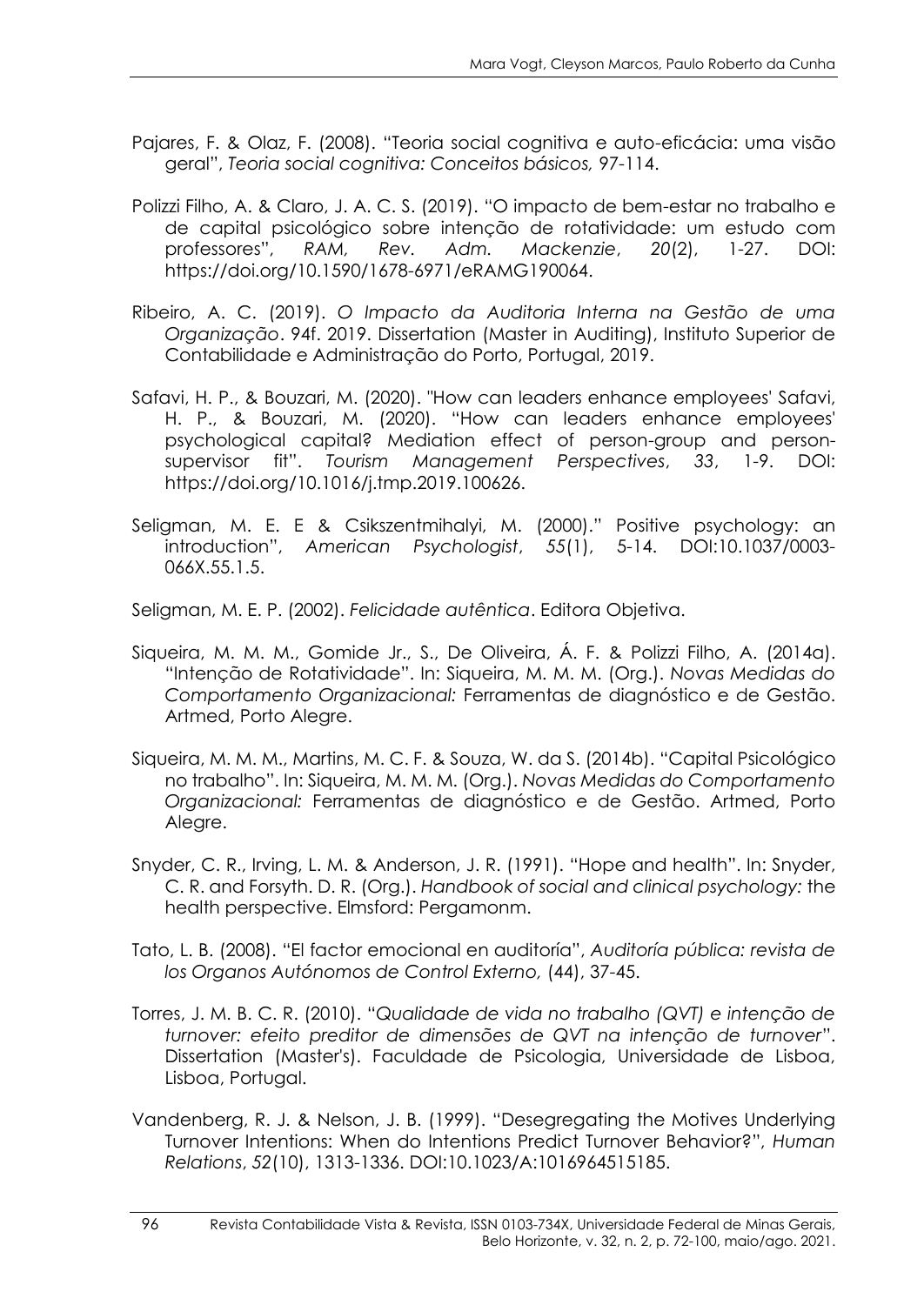- Wubin, S. & Zhao Liang, Y. (2010). "Main effect and moderating effect of psychological capital in the model of employee turnover intention". In: *International Conference on Advanced Management Science*. Available at: http://ieeexplore.ieee.org/document/5553049/.
- Yin-Fah, B. C., Foon Y. S., Chee-Leong L. & Osman S. (2010). "An exploratory study on turnover intention among private sector", *International Journal of Business and Management, 5*(8), 57-64. DOI:10.5539/ijbm.v5n8p57.
- Yuen, D. C., Law, P. K., Lu, C., & Guan, J. Q. (2013). "Dysfunctional auditing behaviour: empirical evidence on auditors' behaviour in Macau". *International Journal of Accounting & Information Management*, *21*(3), 209-226. DOI:10.1108/IJAIM-12-2012-0075.
- Zhen, Y. Mansor, Z. D. (2020). A Review on Employee's Voluntary Turnover: A Psychological Perspective, *J. Mgt. Mkt. Review*, *5*(2) 107-112. DOI:10.37200/IJPR/V24I3/PR200978.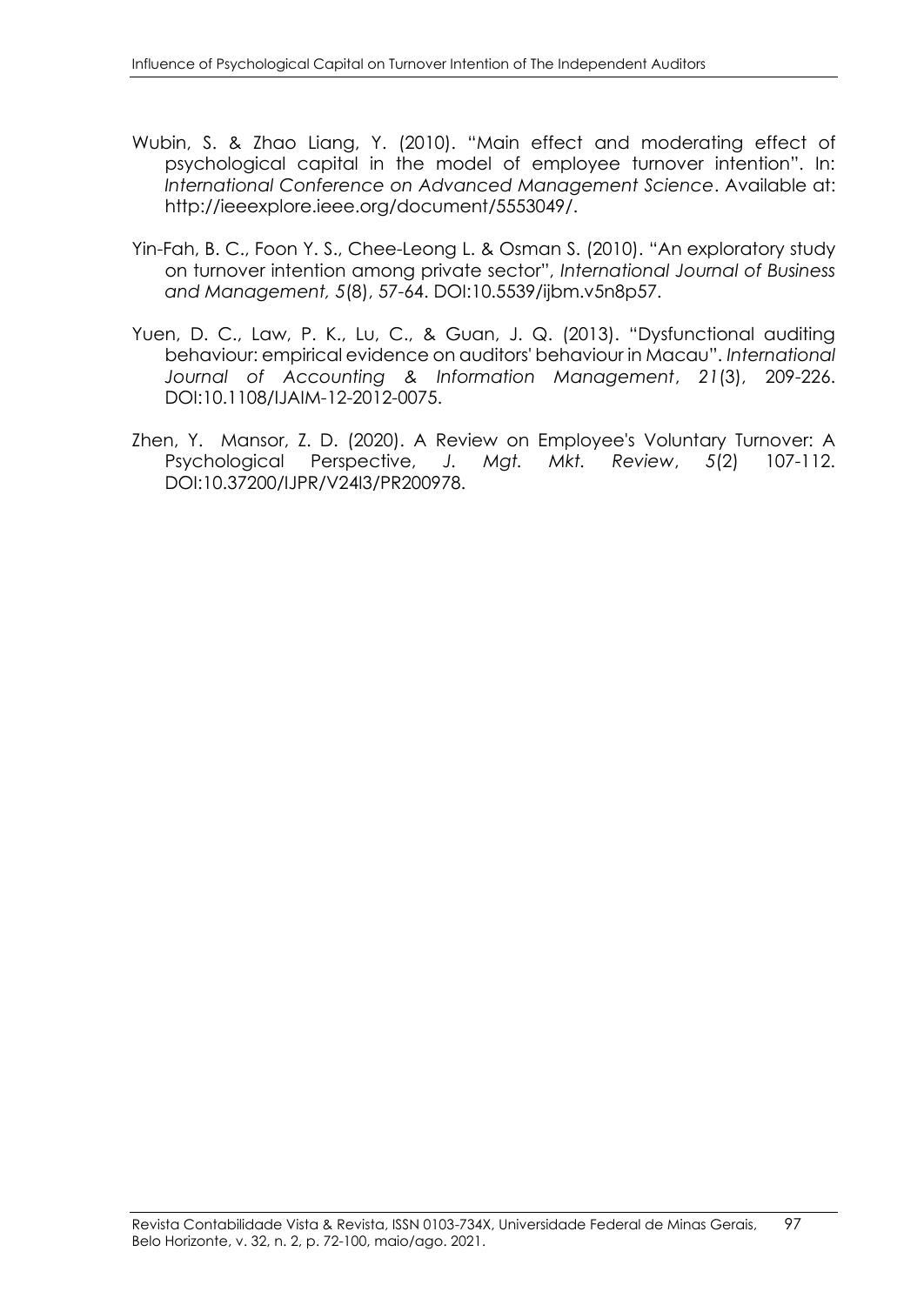# **ANNEX**

## **PSYCHOLOGICAL CAPITAL AND TURNOVER OF INDEPENDENT AUDITORS**

Dear Auditor

This questionnaire aims to verify the relationship of psychological capital at work with the turnover intention of independent auditors. The auestionnaire is composed of only three Sections. Section 1 presents questions regarding the respondent's profile, Section 2 questions about the Psychological Capital at Work, and Section 3 seeks the Turnover Intention. You will participate in the survey only as a respondent to the questionnaire, and at no time will your identification occur. In order for us to make our research possible, your participation is fundamental. Your contribution will be of great value.

Thank you in advance for your participation!

## **BLOCK I - Respondent Profile**

**Age**

20 to 29 years old 30 to 39 years old 40 to 49 years old Over 50 years old

**Genre**

(F) or (M)

## **Auditing experience**

From 0 to 4 years From 4.1 to 8 years From 8.1 to 12 years Over 12 years old

## **Position you hold in the Audit Firm**

(short answer)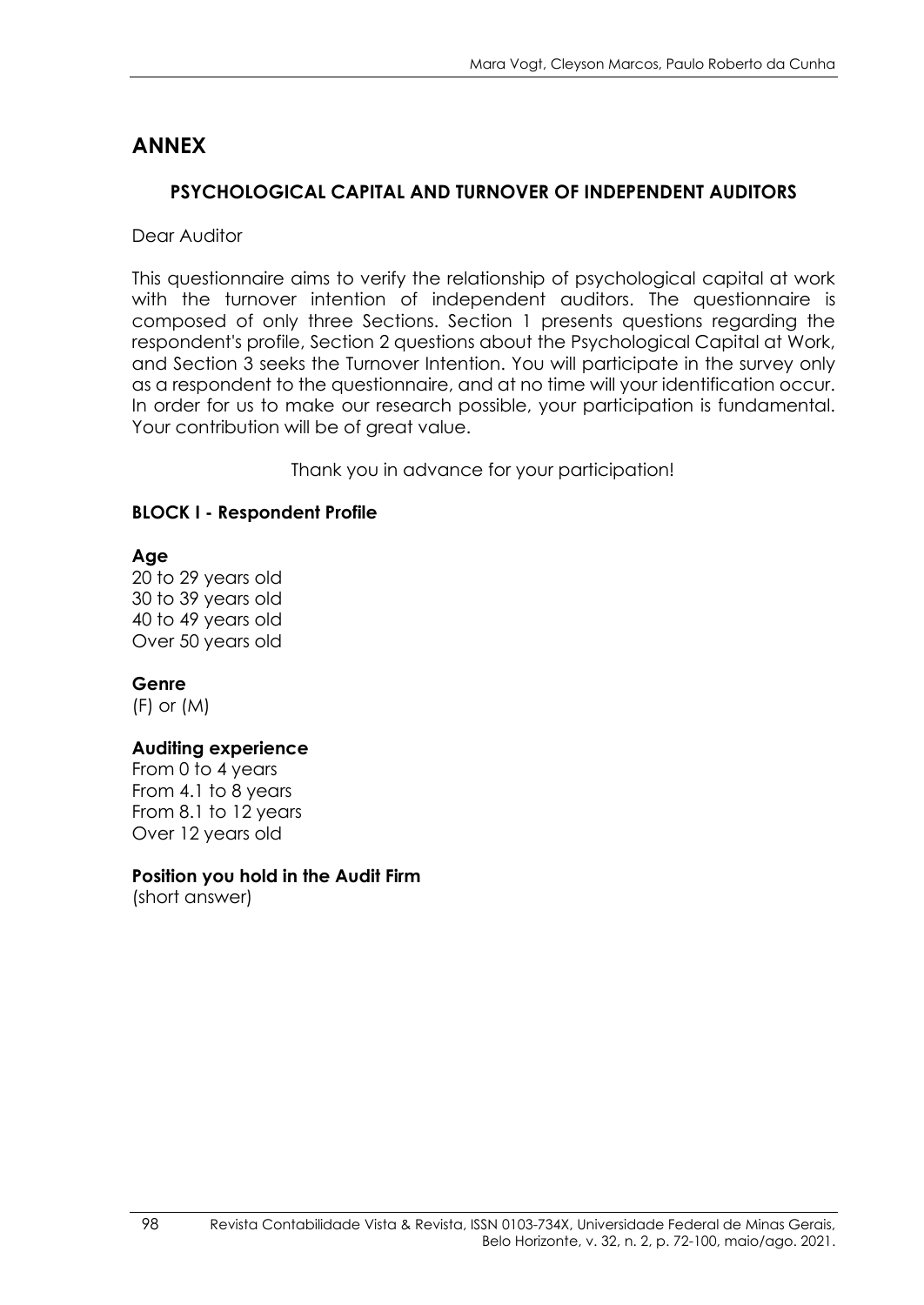### **BLOCK II - Psychological Capital at Work**

Indicate in the following sentences, how much you agree or disagree.

| l disagree | disagree | Neither agree | l agree | Agrees |
|------------|----------|---------------|---------|--------|
| Totally    |          | nor disagree  |         | fully  |

- 1. I am able to solve problems in my work.
- 2. I hope to have enough knowledge to grow in the job. ®
- 3. I can find many ways to fulfill my dreams at work. ®
- 4. I am stronger after facing dismissal at work.
- 5. I am able to fulfill the obligations of my job.
- 6. I believe that everything will work out for me in my work.
- 7. I get stronger after facing changes at work.
- 8. I hope I have enough energy to succeed at work.
- 9. I am able to master the technology of my work. ®
- 10. I get stronger after facing challenges at work.
- 11. I believe that better days will come in my work. ®
- 12. I am stronger after facing losses at work. ®
- 13. I hope I have enough experience to do well in the job. ®
- 14. I can find ways to show my boss that I do my job well.
- 15. I get stronger after facing difficulties at work.
- 16. I am able to master new procedures that come up in my work. ®
- 17. I believe that good things will happen to me in my work. ®
- 18. I hope I have plans for my future at work.
- 19. I can discover ways to achieve my goals at work.
- 20. I am able to perform complex tasks in my job. ®
- 21. I can think of many ways to solve a problem at work.
- 22. I get stronger after facing intrigues at work. ®
- 23. I am able to be creative in my work.
- 24. I believe that tomorrow will be better in my work. ®
- 25. I am stronger after facing envy at work ®

Items that make up the ICPT-12 version.

### **BLOCK III - Turnover Intention**

Give your answers about turnover intention, considering the following scale.

| ∣∖∣⇔<br>$\sqrt{2}$ | mes<br>ັ | 11 I C<br>$\cdot$ $\cdot$ |
|--------------------|----------|---------------------------|

- 1. I am thinking of leaving the company where I work
- 2. I plan to leave the company where I work
- 3. I want to leave the company where I work

( ) I accept and allow this data to be used for the analysis of the article, being assured my anonymity.

( ) I do not accept and do not allow this data to be used for analysis of the article.

### **Thank you for your valuable participation!**